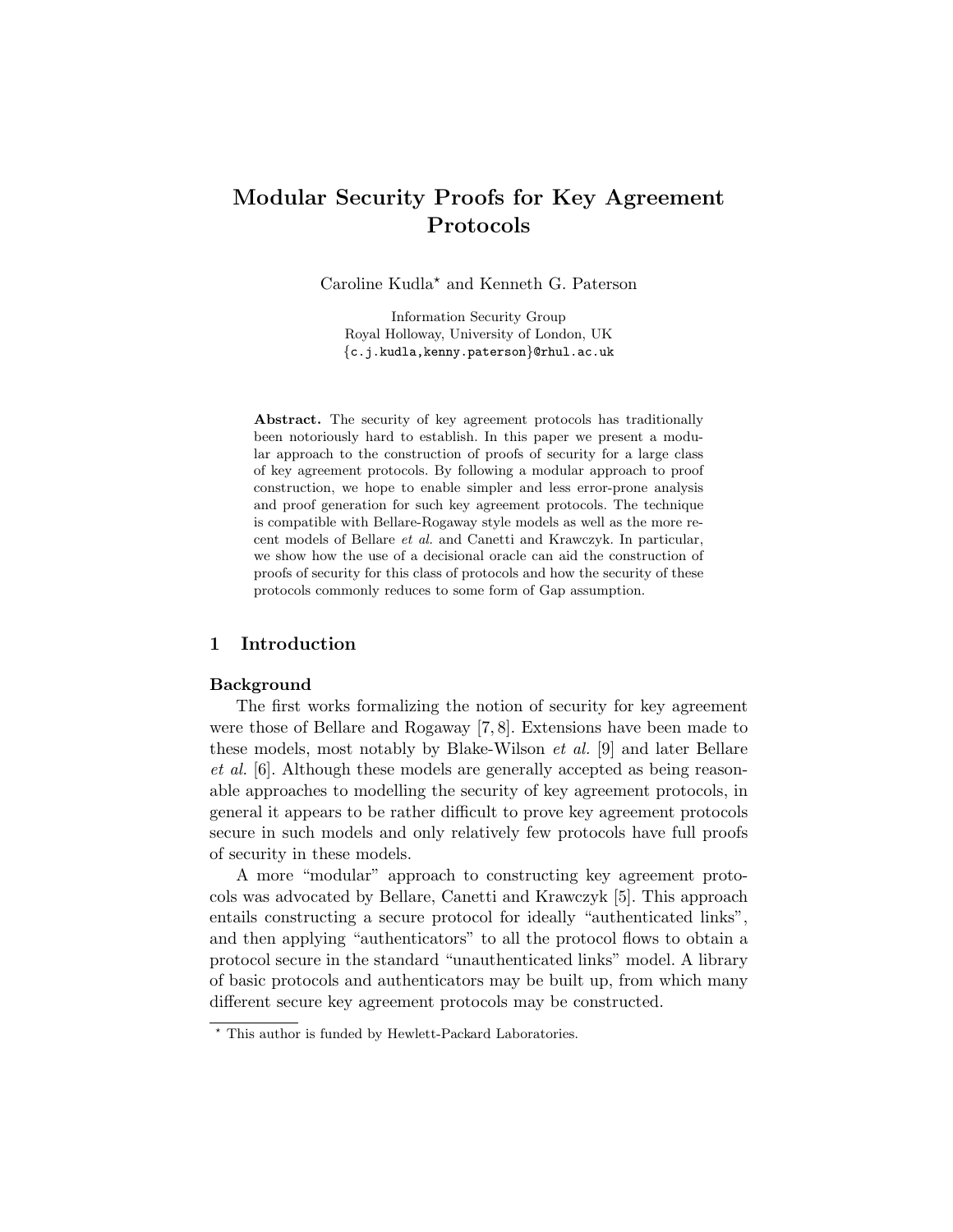The disadvantage of using this modular approach is that it says nothing about the security of certain very efficient protocols that are not constructed in this modular way. In addition, cryptographic primitives such as encryption, signatures or MACs are usually required to build these "authenticators" and the application of these "authenticators" often increases the round complexity of a protocol. Therefore the resulting protocols are also often less efficient than protocols designed without the modular approach in mind. Of course protocols constructed using this modular approach may be modified to be more efficient using various techniques, but then the security proof may no longer be valid.

However, due to the ease of designing secure protocols using this modular approach, it has subsequently been advocated in later models such as [15, 16] and has been used in the design of various key agreement protocols such as  $[12, 13, 11, 22]$ . Although the security models of  $[5, 15, 16]$ do not mandate a modular approach in that their definitions of security apply directly in the standard unauthenticated network model, they do not consider protocols that are not constructed in this modular fashion. Direct proofs for non-modular protocols in the standard unauthenticated network models of [5, 15, 16] seem to be difficult to construct.

In many environments, the benefits of being able to easily design secure protocols outweigh the possible disadvantages. However there exist environments in which efficiency is of utmost importance, and most key agreement protocols optimized for efficiency are not constructed in a modular way. Indeed we can find several efficient key agreement protocols in the literature which do not have formal proofs of security (such as protocols in [9, 19, 23, 24, 27]) or have only proofs of security in weakened models (such as protocols in [2, 3, 17]. Since the structure of these protocols is not compatible with the modular approach in [5], complete proofs of security for such protocols appear to be difficult to construct.

#### Contributions

In this paper, we consider protocols which are not designed in a modular way but which we nevertheless wish to prove secure. Since such protocols are not designed in a modular way, the proofs of security are often complicated and error-prone. We present a technique by which the proof process of a large class of key agreement protocols can be simplified.

Informally, our technique for proving the security of a protocol Π works as follows. The first step is to prove that protocol  $\Pi$  has a property that we call "strong partnering" (which is defined in Section 4.1). The second step is to prove that a related protocol  $\pi$  is secure in a highly reduced security model. Finally, as the main result of the paper, we show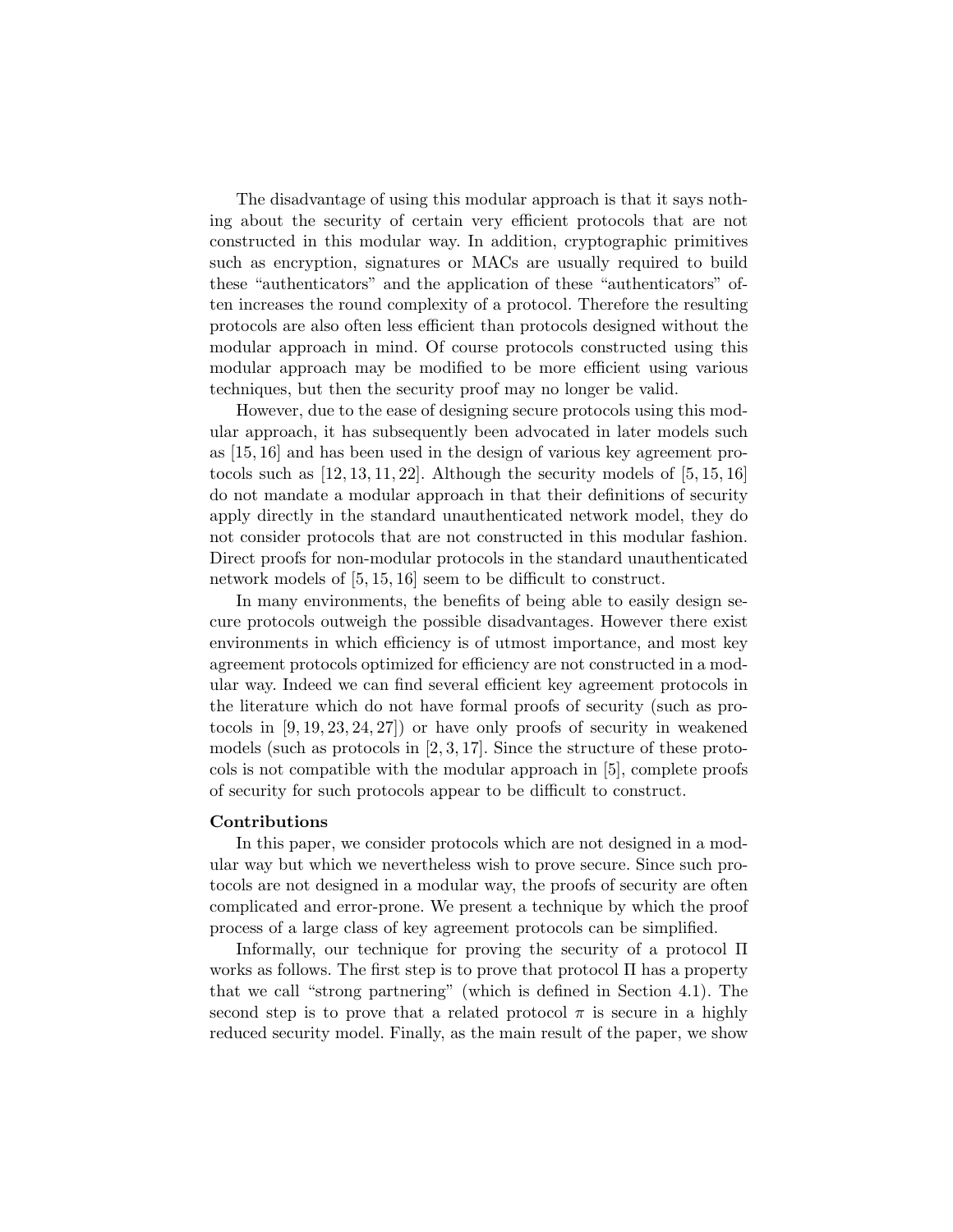how the proof of security of  $\pi$  in the reduced model can be translated into a proof of security for  $\Pi$  in the full security model using a Gap assumption.

Each step above is far simpler than a single proof of security in the full security model. The result is a modular technique for constructing proofs of security for a large class of key agreement protocols which are not constructed using the modular approach presented in [5].

We then use this technique to consider various key agreement protocols in the literature previously without proofs or with incomplete proofs of security. It is possible, using our techniques, to provide full proofs of security for protocols such as  $[2, 3, 9, 17, 27]$  (possibly after slight modifications to the protocols if necessary). Due to lack of space, we focus in detail only on the long-standing Protocol 4 in [9] which was previously without proof.

We also hope that our methods will aid future designers of lightweight key agreement protocols in the formal analysis of their protocols in simplifying their task by breaking it up into components.

#### Related Work

Since the pioneering work of Bellare and Rogaway [7, 8], many extensions and modifications have been made to the definition of secure key agreement  $[6, 5, 9, 15, 16, 26]$ . The model of security in which work is a slightly modified version of the model of Bellare *et al.* [6], although analogous versions of our results also hold in the models of [7, 9, 15].

Our technique also makes use of Gap assumptions, as defined by Okamoto and Pointcheval [25]. Informally, a Gap problem is the problem of solving some computational problem (e.g. computational Diffie-Hellman) with the help of a corresponding decisional oracle (in this case a decisional Diffie-Hellman oracle). The decisional problem may be easy or hard; irrespective of this a Gap problem may still be defined.

Gap assumptions have recently found several applications in cryptography. In particular, Gap assumptions have been used in [1, 14, 20] to prove the security of certain key agreement protocols.

In this paper, we show that, if a protocol satisfies some weakened notion of security and has a specific form, then using the Gap assumption, a full proof of security can be constructed. This result holds for protocols analyzed in the Bellare-Rogaway model [7] (or its extensions [6, 9]) or in the Canetti-Krawczyk model of SK-security [15].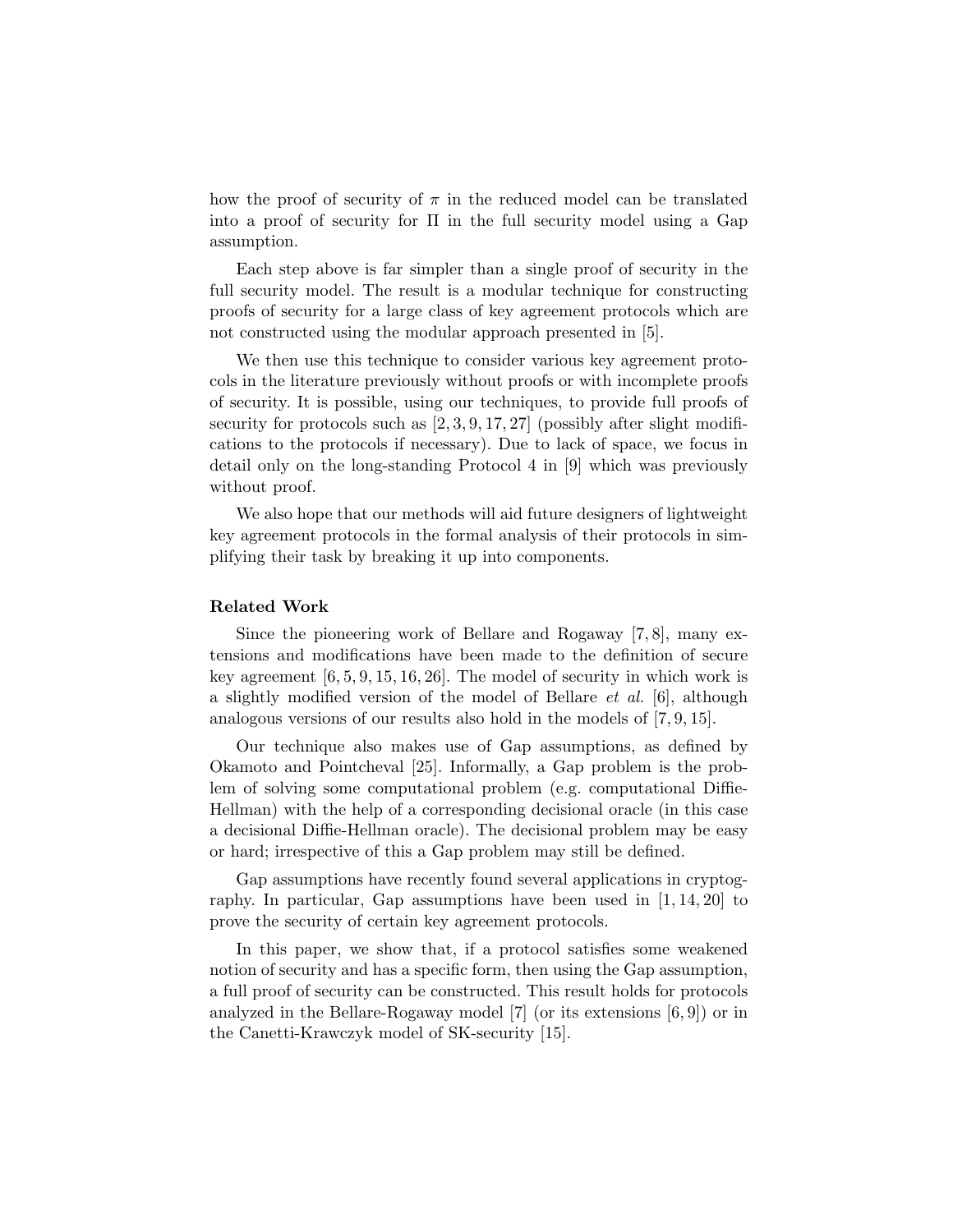# 2 Preliminaries

Following the notation of Okamoto and Pointcheval [25], we informally define a family of Gap problems.

Let  $f: X \times Y \to \{0,1\}$  be any relation on sets X and Y. The computational problem (or inverting problem in the language of [25]) of f is, given  $x \in X$ , to compute any  $y \in Y$  such that  $f(x, y) = 1$  if such a y exists, or to return Fail otherwise.

The *decisional* problem of f is, given  $(x, y) \in X \times Y$ , to decide whether  $f(x, y) = 1$  or not.

Definition 1. The Gap problem of f is to solve the computational problem of f using an oracle which solves the decisional problem of f.

As an example, we define the computational, decisional and Gap Diffie-Hellman problems.

Let p and q be primes where  $q|p-1$ . Let G be a multiplicative subgroup of  $\mathbb{Z}_p^*$ , of order q, and let  $g \in G$  generate G. We denote by  $DL(g, h) \in \mathbb{Z}_q$ the discrete logarithm of  $h \in G$  with respect to base g. So  $g^{DL(g,h)}$  = h mod p.

Given  $a, b, c \in \mathbb{Z}_q$ , we define the Diffie-Hellman relation  $f_{DH}$  as follows:

$$
f_{DH} : (G \times G) \times G \to \{0,1\}, \text{ where } f_{DH}(g^a, g^b, g^c) = \begin{cases} 1 & \text{if } g^{ab} = g^c \\ 0 & \text{otherwise} \end{cases}
$$

We can now define the computational, decisional and Gap problems of  $f_{DH}$ , better known as the computational, decisional and Gap Diffie-Hellman problems.

- Computational Diffie-Hellman (CDH) Problem: Given  $g^a, g^b \in G$ , where  $a, b \in_R \mathbb{Z}_q$ , compute  $g^c \in G$ , such that  $f_{DH}(g^a, g^b, g^c) = 1$ . That is, compute  $g^c = g^{ab} \bmod p$ .
- Decisional Diffie-Hellman (DDH) Problem: Given  $g^a, g^b, g^c \in G$ , where  $a, b \in_R \mathbb{Z}_q$ , determine whether  $f_{DH}(g^a, g^b, g^c) = 1$  or not. That is, determine whether  $c = ab \mod q$  or not.
- Gap Diffie-Hellman (GDH) Problem: Given  $g^a, g^b \in G$  where  $a, b \in R$  $\mathbb{Z}_q$ , as well as an oracle that solves the DDH problem on  $G$ , compute  $g^{ab} \bmod p$ .

The corresponding assumptions are that the above problems are hard, that is, they are infeasible to solve in polynomial time in a security parameter used to define the problem instances.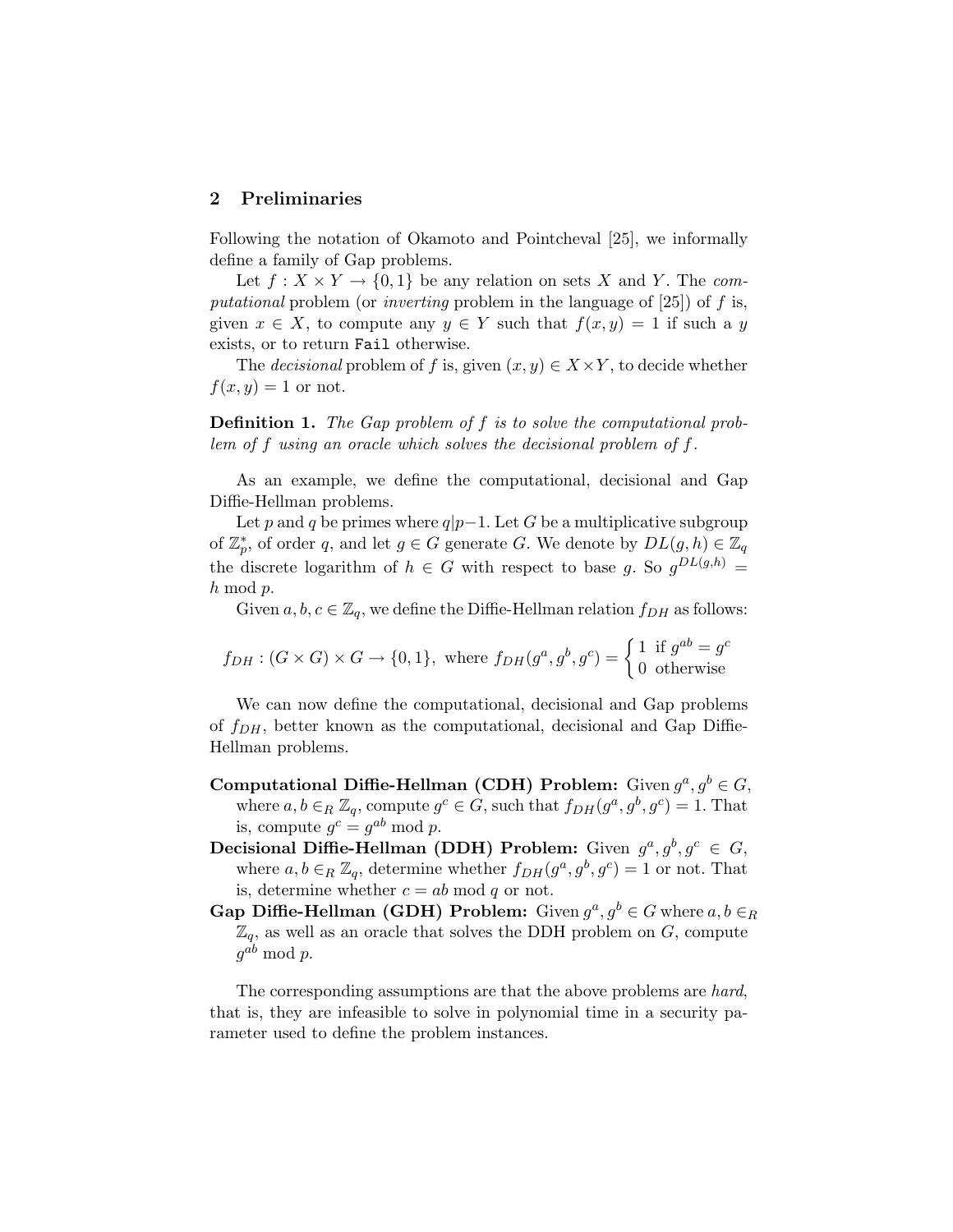#### 3 The modified Bellare-Rogaway model

We start by defining a modified Bellare-Rogaway (mBR) model for authenticated key agreement protocols. The model follows closely the model of Bellare et al. [6] which extends the original Bellare-Rogaway model [7]. However we present our model in the public key setting as in the model of Blake-Wilson et al. [9].

The model includes a set of participant IDs  $\{U\}$ , where each participant has a distinct ID U, a long-term public key  $P_U$  and a long-term private key  $S_U$ . We use  $\Pi_U^i$  to denote the oracle modelling the *i*th instance of participant U. An oracle  $\Pi_U^i$  may accept at any time, and once accepted it should hold a role  $role \in \{initiator, responder\}$ , a partner ID pid (the ID of the oracle with which it assumes it is communicating), a session ID *sid* and a session key sk. We note that the value i is not the sid but rather an internal session counter for each oracle. This may act as an internal identifier for the session until the sid is established.

Oracles follow the rules of the protocol, responding to input messages (from the adversary). Each oracle maintains a public transcript  $T_{\Pi_U^i}$  which records all messages they have sent or received as a result of queries they have answered.

## 3.1 The mBR Game

The security of a key agreement protocol is modelled via the following game between a challenger C and an adversary E.

C runs a Setup algorithm on a security parameter  $k$  to create the public parameters, a set of participants  $\{U\}$  and oracles  $\Pi_U^i$  to model instances of each participant  $U$ , and to distribute long-term keys to each participant. C also randomly selects a bit b.

The model also includes an adversary  $E$  who is given all the participants' public keys and has access to all the participants' oracles as well as any random oracles in the game. E can make the following queries:

 $\texttt{Send}(U, i, M) : E \text{ can send the oracle } \Pi_U^i \text{ a message } M. \text{ If oracle } \Pi_U^i \text{ has } \Pi_U^i \text{ to } \Pi_U^i.$  $pid = U'$ , then  $\Pi_U^i$  assumes that M has come from U' and responds according to the protocol. E may also make a special Send query  $\lambda$ to an oracle  $\Pi_U^i$  which instructs U to initiate a protocol run with its partner U'. An oracle  $\Pi_U^i$  sets  $role_U = initiator$  and is called an *initiator oracle* if the first message it has received is  $\lambda$ . If  $\Pi_U^i$  did not receive a message  $\lambda$  as its first message, then it sets  $roleU = responder$ and is called a responder oracle.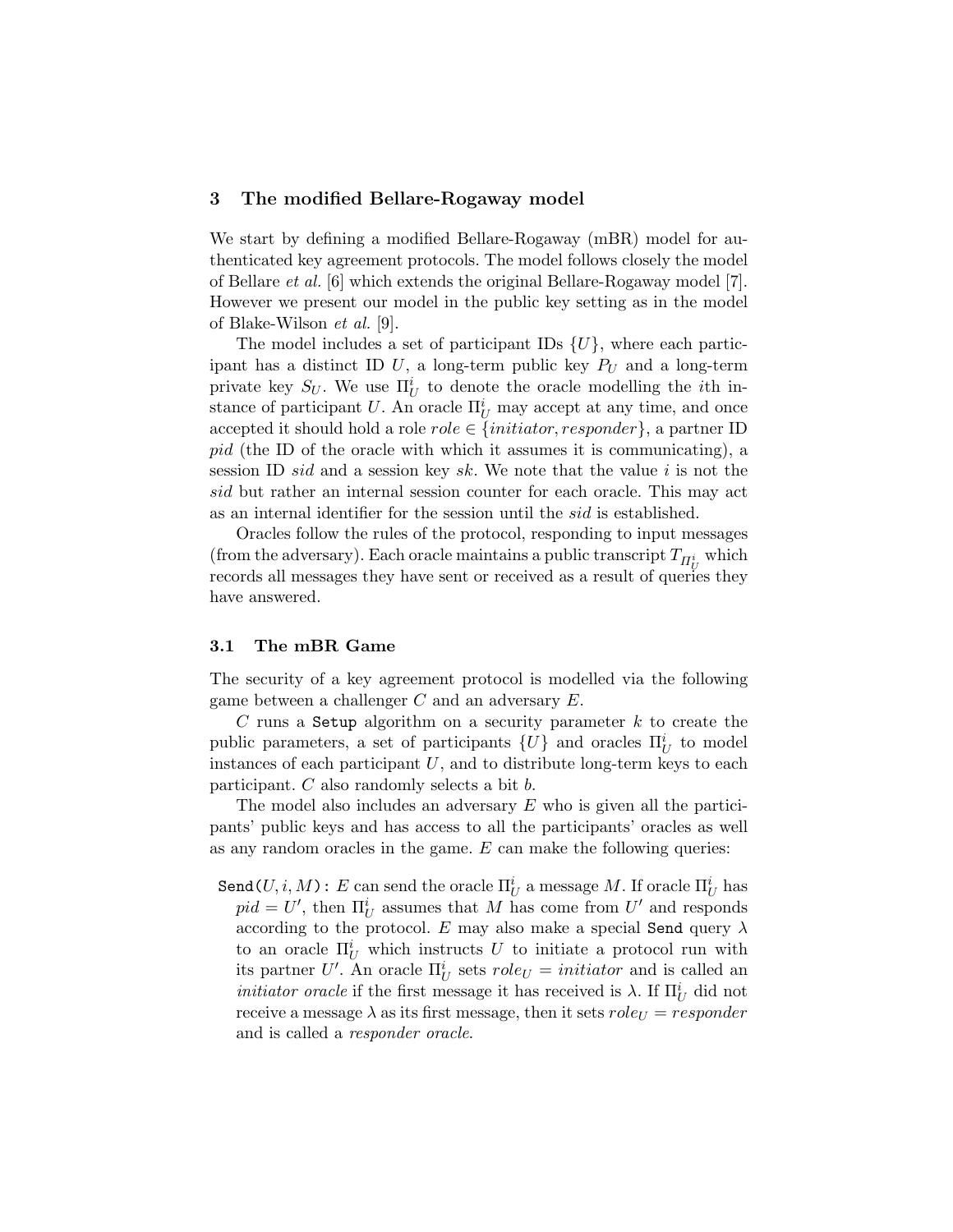- $\mathtt{Reveal}(U,i)$ : this allows  $E$  to ask the oracle  $\Pi^i_U$  to reveal the session key (if any) it currently holds to  $E$ .
- Corrupt(U): this allows E to ask participant U to reveal its long-term private key.

Oracle States An oracle exists in one of the following possible states:

- Accepted: an oracle has accepted if it decides to accept, holding a session key, after receipt of properly formulated messages.
- Rejected: an oracle has rejected if it decides not to establish a session key and to abort the protocol.
- State \*: an oracle is in state \* if it has not made any decision to accept or reject.

Revealed: an oracle is revealed if it has answered a reveal query.

Corrupted: an oracle is corrupted if it has answered a corrupt query.

**Partners** When running the protocol, if oracles  $\Pi_U^i$  holding  $(sk, sid, pid)$ and  $\Pi_{U'}^{j}$  holding  $(sk', sid', pid')$  have both accepted and the following conditions hold:

- 1.  $sid = sid', sk = sk', pid = U'$  and  $pid' = U$ ,
- 2.  $role_U = initiator$  and  $role_{U'} = responder$  or vice versa,
- 3. No oracle in E's game besides  $\Pi_U^i$  or  $\Pi_{U'}^j$  accepts with session ID equal to sid,

then  $\Pi_U^i$  and  $\Pi_{U'}^j$  are said to be *partners*.

**Freshness** An oracle  $\Pi_U^i$  is called *unfresh* if it is revealed, or it has a revealed partner, or if its partner  $\Pi_{U'}^{j}$  was corrupted. If an oracle is not unfresh, then the oracle is fresh.

Test query E may make a polynomial number of queries in k. Then at some point E makes a special Test query to an oracle  $\Pi_U^i$ . This oracle must be accepted and fresh, and it answers as follows. If  $b = 0$ , then  $\Pi_U^i$ randomly chooses a session key sk and outputs it, otherwise if  $b = 1$  it outputs its own session key  $sk_U^i$ .

After this point  $E$  can continue querying the oracles except that  $E$ cannot reveal or corrupt the test oracle or its partner (if it exists). Finally E outputs a guess  $b'$  for  $b$ .

E's advantage, denoted *advantage*<sup>E</sup>(k), is the probability that E outputs a bit b' such that  $b = b'$ .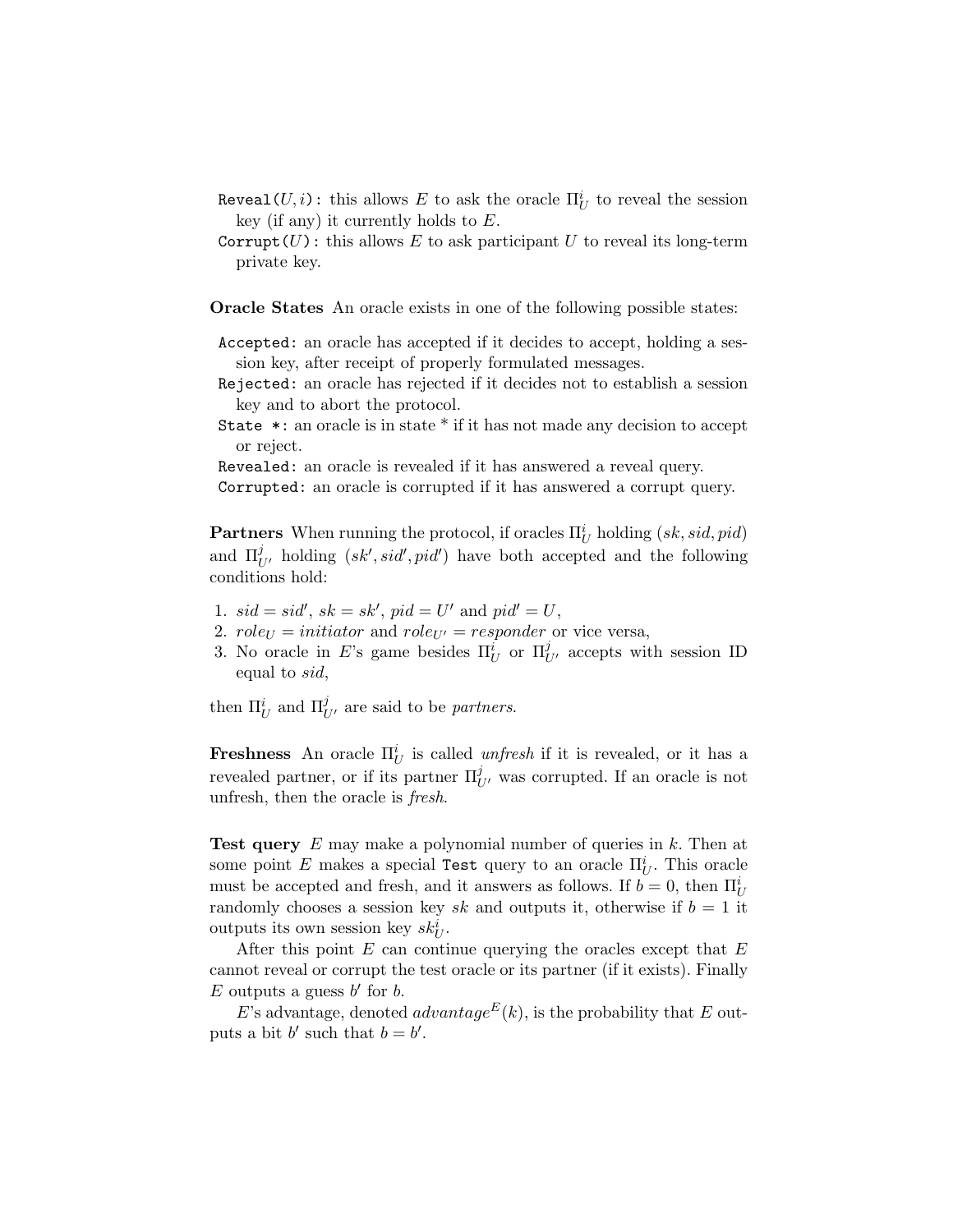#### 3.2 Definition of security

We define a *benign adversary* as in [7]. Informally, a benign adversary is one who simply relays messages between parties without modification. We then define secure authenticated key agreement (AKE) protocols as follows:

Definition 2. A protocol is an mBR-secure AKE protocol if:

- 1. In the presence of the benign adversary, two oracles running the protocol both accept holding the same session key and session ID, and the session key is distributed uniformly at random on  $\{0,1\}^k$ ; and
- 2. For any adversary E, Advantage<sup>E</sup>(k) is negligible.

We say that protocol  $\Pi$  is  $mBR$ -insecure if it is not mBR-secure. That is, there exists an adversary  $E$  which, with non-negligible probability (in k), wins the game against challenger  $C$ . We say that such an adversary E can successfully  $mBR-attack$  protocol  $\Pi$ .

#### 3.3 Notes on the Security Model

Our model of security is closely related to that of Bellare et al. [6]. However we do not explicitly distinguish between acceptance and termination as is done in [6], and we do not model perfect forward secrecy. Both of these properties can be added as in [6]. We omit them for simplicity of presentation, but our results still hold if these properties are included.

Notice that corruption in our model is simply a query to an oracle which reveals the long-term secret key held by the oracle. The adversary does not learn other internal state of the oracle and does not gain control of the oracle. Therefore a corrupted oracle may still be considered to be fresh and can therefore still be chosen as a Test oracle. This is important in order to model key compromise impersonation attacks as defined in [9], since these attacks involve oracles whose long-term private keys have been compromised but which are not under adversarial control.

The main differences between our model and the original models of Bellare and Rogaway [7] and its public key version [9], are that our model is adaptive (that is, the adversary may continue making queries after the Test query), and we define partnering via session IDs and partner IDs (as in [6]) rather than by matching conversations. We also include the possibility for corrupted oracles to be considered fresh, allowing us to model key compromise impersonation attacks. As mentioned before, our model can easily be extended to model perfect forward secrecy as well.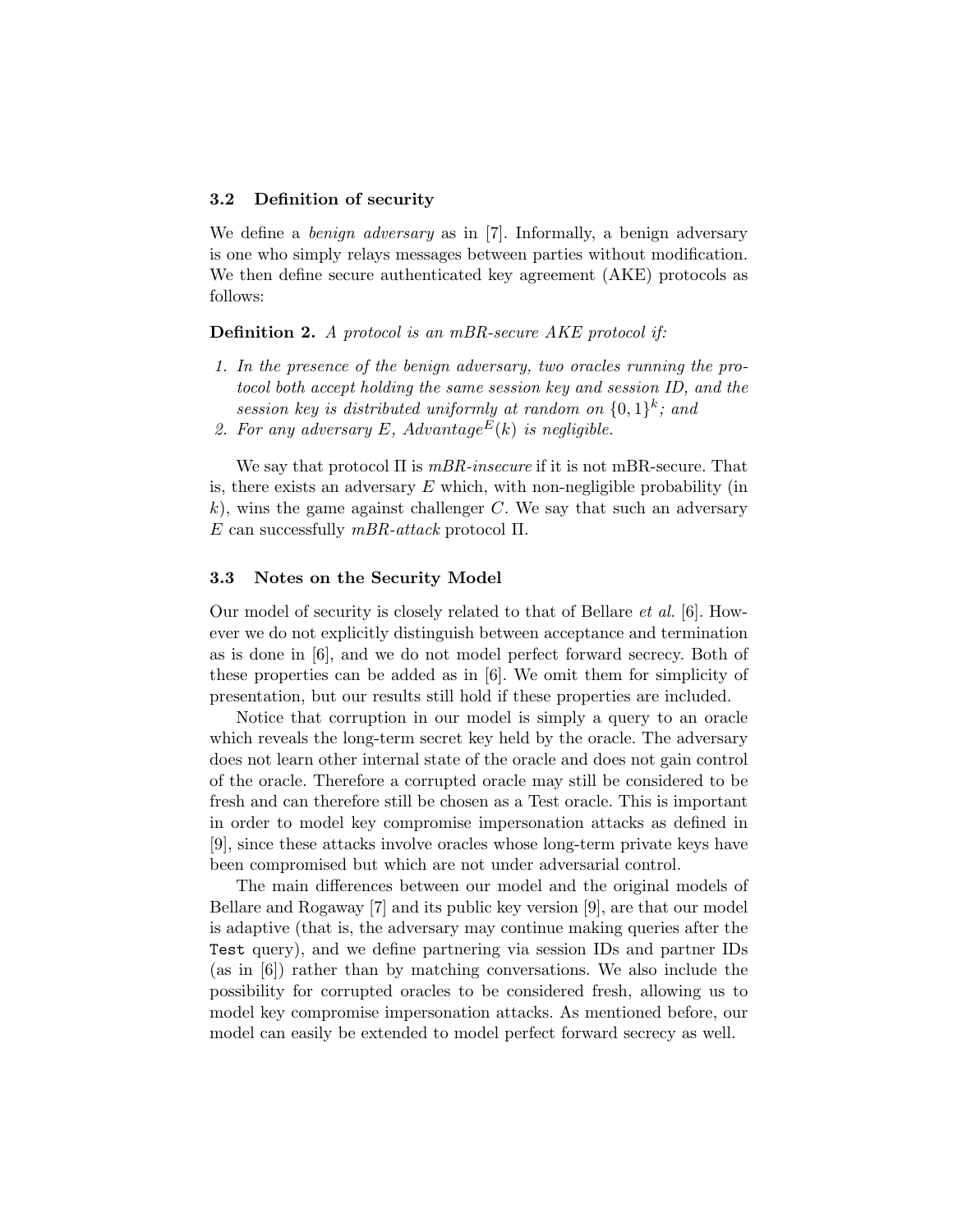We direct the reader to [6] for further details of the model presented here and to  $[5-7, 9, 15]$  for details of other models illustrating different methods for dealing with partnering, corruptions and freshness.

## 4 Modular Construction of Security Proofs

From now on, we assume that we are only dealing with key agreement protocols that produce a hashed session key on completion of the protocol. By this we mean that the key agreement protocol Π specifies that the session key be computed as the hash  $H$  of some string which we call the session string  $ss<sub>H</sub>$ . We define the session string for a particular oracle  $\Pi_{U'}^{i}$ to be  $ss_{\Pi_U^i}$ . We will model H as a random oracle in our security analysis.

This reliance on hashing to produce a session key does not seem to be too strong a restriction since it is fairly common to use a key derivation function to obtain a session key from a secret value established during a key agreement protocol, and this key derivation function is usually implemented via a hash function.

## 4.1 Protocol Partnering

When trying to establish that a protocol  $\Pi$  is secure in the BR-style model, we need to ensure that an adversary cannot trivially win the game defined in Section 3.1 by an attack on the partnering properties of Π.

**Definition 3.** Suppose  $\Pi$  is a key agreement protocol. If there exists an adversary E, which when attacking  $\Pi$  in an mBR game defined in Section 3.1 and with non-negligible probability in the security parameter  $k$ , can make any two oracles  $\Pi_U^i$  and  $\Pi_{U'}^j$  accept holding the same session key when they are not partners, then we say that  $\Pi$  has weak partnering. If  $\Pi$ does not have weak partnering, then we say that  $\Pi$  has strong partnering.

If a protocol  $\Pi$  had weak partnering against an adversary E, then E could make oracles  $\Pi_U^i$  and  $\Pi_{U'}^j$  accept holding the same session key but without being partners. The rules of the mBR game would then allow the adversary to reveal the session key held by  $\Pi_U^i$ , and then choose  $\Pi_{U'}^j$  as the test session, allowing  $E$  to can trivially win the game.

Therefore, for Π to be a secure key agreement protocol as defined in Definition 2, Π must have strong partnering.

The observations above apply equally to our BR-style model as they do to the Canetti-Krawczyk model [15], even though the concept of partners are slightly different in the two models. In our security model, partnership is defined via session keys, session IDs and partner IDs. For oracles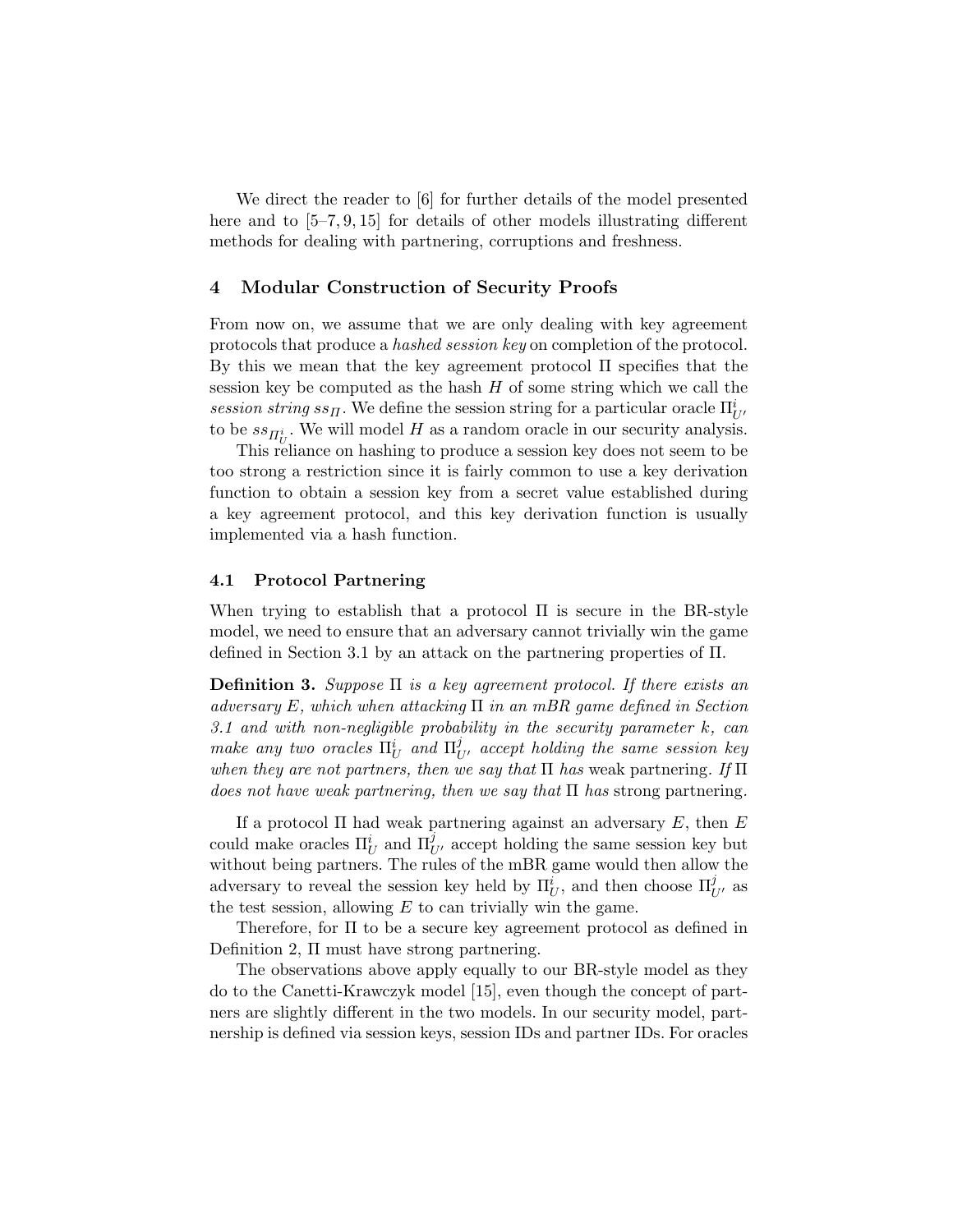$\Pi_U^i$  and  $\Pi_{U'}^j$  to accept holding the same session key but without being partners, they must have different sids and/or pids. To ensure that the protocol Π has strong partnering, we must ensure that (with overwhelming probability)  $sk_U^i = sk_{U'}^j$  only if  $role_U^i \neq role_{U'}^j$ ,  $sid_U^i = sid_{U'}^j$  and  $pid_U^i = pid_{U'}^j$ . This can be ensured by including  $role_U^i$ ,  $sid_U^i$  and  $pid_U^i$  in the session string  $ss_{\varPi_U^i}$  (and therefore in the computation of the session key  $sk_U^i$ ).

This idea of including the "partnering information" in the session string ensures strong partnering in other models as well. For example, in the models of [7–9], partnering is defined via matching conversations, or transcripts. Therefore a key agreement protocol secure in these models can never allow two oracles to share the same key without having identical transcripts. Strong partnering in these models can therefore be ensured by including the protocol transcript in the session string of each oracle.

## 4.2 Reduced Games

We now consider two reduced mBR games. The first game is identical to the mBR game defined in Section 3.1 except that the adversary E is not allowed to make any Reveal queries. We call this reduce game a No-Reveals mBR (NR-mBR) game. The second game is identical to the NR-mBR game, except that the adversary no longer makes a Test query. Instead, to win the game, the adversary must select an accepted and fresh Test oracle at the end of its computation and output the session key for this oracle. Since the adversary in this game must actually compute the session key of an oracle (instead of having to decide between a session key and a random value from the key space), we call this game a computational NR-mBR (cNR-mBR) game. We define E's advantage, denoted  $Advantage^{E}(k)$ , in the cNR-mBR game to be the probability that E outputs a session key sk such that  $sk = sk_{\Pi_U^i}$  where  $\Pi_U^i$  is the Test oracle selected by the adversary.

**Definition 4.** A protocol  $\Pi$  is a (c)NR-mBR-secure key agreement protocol if:

- 1. In the presence of the benign adversary, two oracles running the protocol both accept holding the same session key and session ID, and the session key is distributed uniformly at random on  $\{0,1\}^k$ ; and
- 2. For any adversary E, Advantage<sup>E</sup>(k) in the (c)NR-mBR game is negligible.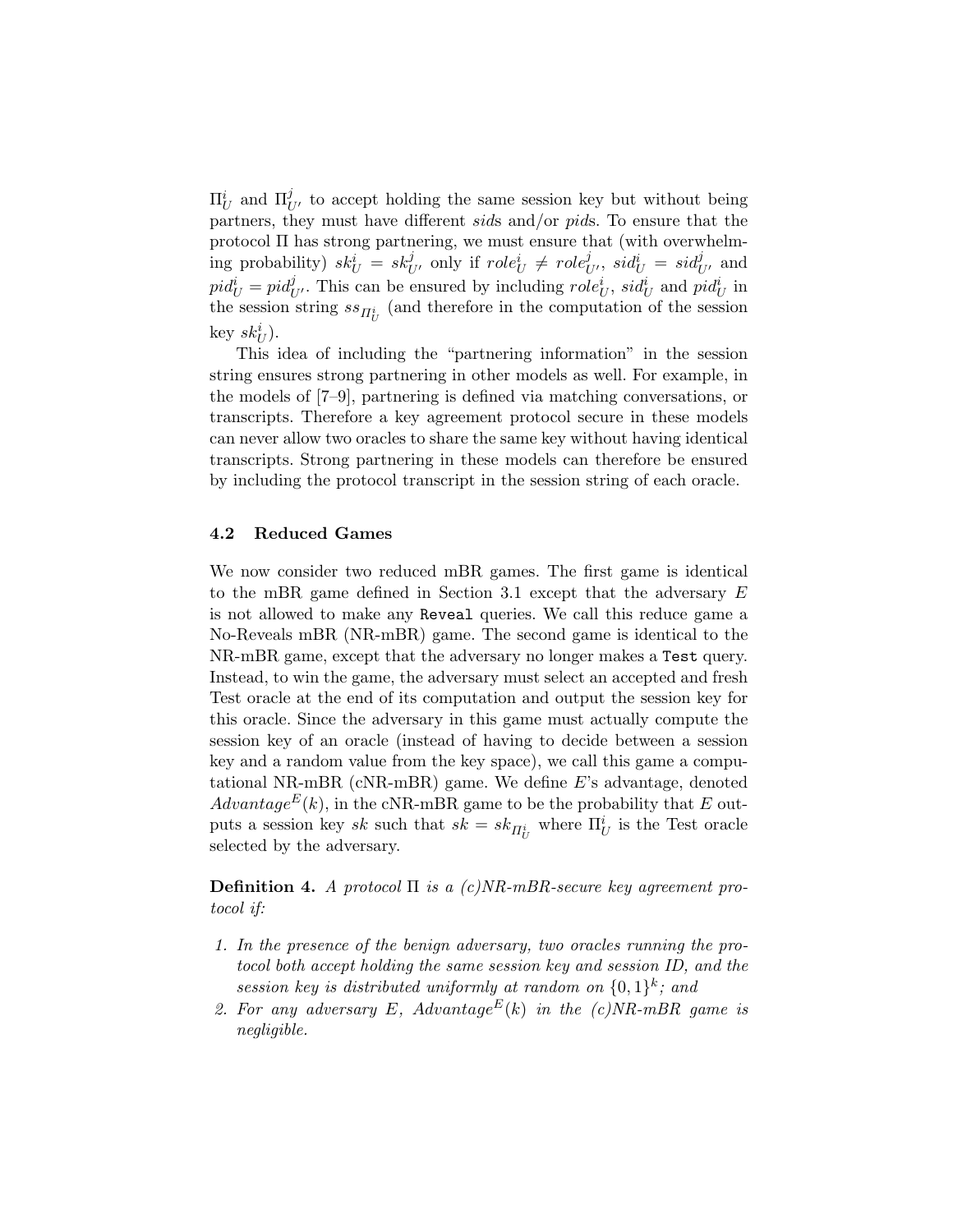We say that protocol  $\Pi$  is  $(c)NR\text{-}mBR\text{-}insecure$  if it is not  $(c)NR\text{-}l$ mBR-secure. That is, there exists an adversary  $E$  which, with non-negligible probability (in k), wins the (c)NR-mBR game against challenger  $C$ . We say that such an E can successfully  $(c)NR\text{-}mBR\text{-}attack$  protocol  $\Pi$ .

As part of our proof process for a given protocol  $\Pi$  which produces hashed session keys on completion of the protocol, we will consider a related protocol  $\pi$ . Protocol  $\pi$  is defined in the same way as  $\Pi$  except that the session key generated by  $\pi$  will be the session string of  $\Pi$ . That is,  $sk_{\pi^i_U} = ss_{\Pi^i_U}$ . It will then be necessary to prove that protocol  $\pi$  is cNR-mBR secure. Since the cNR-mBR game is a highly reduced game, it is usually fairly easy to establish a protocol's security in this model. Although it may not be obvious how a proof of security in this reduced model may be helpful, in Section 4.3 we present a theorem which shows how a proof of cNR-mBR security for  $\pi$  can be transformed into a proof of mBR security for Π using a Gap assumption, provided that Π has strong partnering.

The reason we defined NR-mBR security when cNR-mBR security is our focus is that, although it is a more complex game than the cNR-mBR game, a number of recent papers presenting new key agreement protocols prove that their protocols meet such a weakened definition of security [2, 9, 17, 3]. That is, they take an appropriate security model, and prove the security of their protocols in the No-Reveals (NR) variant of the security model.

It is trivial to see that if protocol Π is NR-mBR secure, then it is also cNR-mBR secure. We also have the following result relating the NR-mBR security of  $\Pi$  and the cNR-mBR security of the related protocol  $\pi$ .

**Theorem 1.** If a protocol  $\Pi$  produces a hashed session key via hash function H and is NR-mBR secure, then the related protocol  $\pi$  is cNR-mBR secure.

A sketch of the proof of this theorem is in Appendix A. We note that in the proof of the above theorem, no assumption is required concerning the properties of H.

## 4.3 Handling Reveal Queries using Gap Assumptions

We now consider a protocol Π which has strong partnering and for which the related protocol  $\pi$  is cNR-mBR secure. In order to translate these results into a proof of mBR security for Π, we need to be able to construct a challenger C in an mBR game for  $\Pi$  which is able to answer an adversary E's Reveal queries.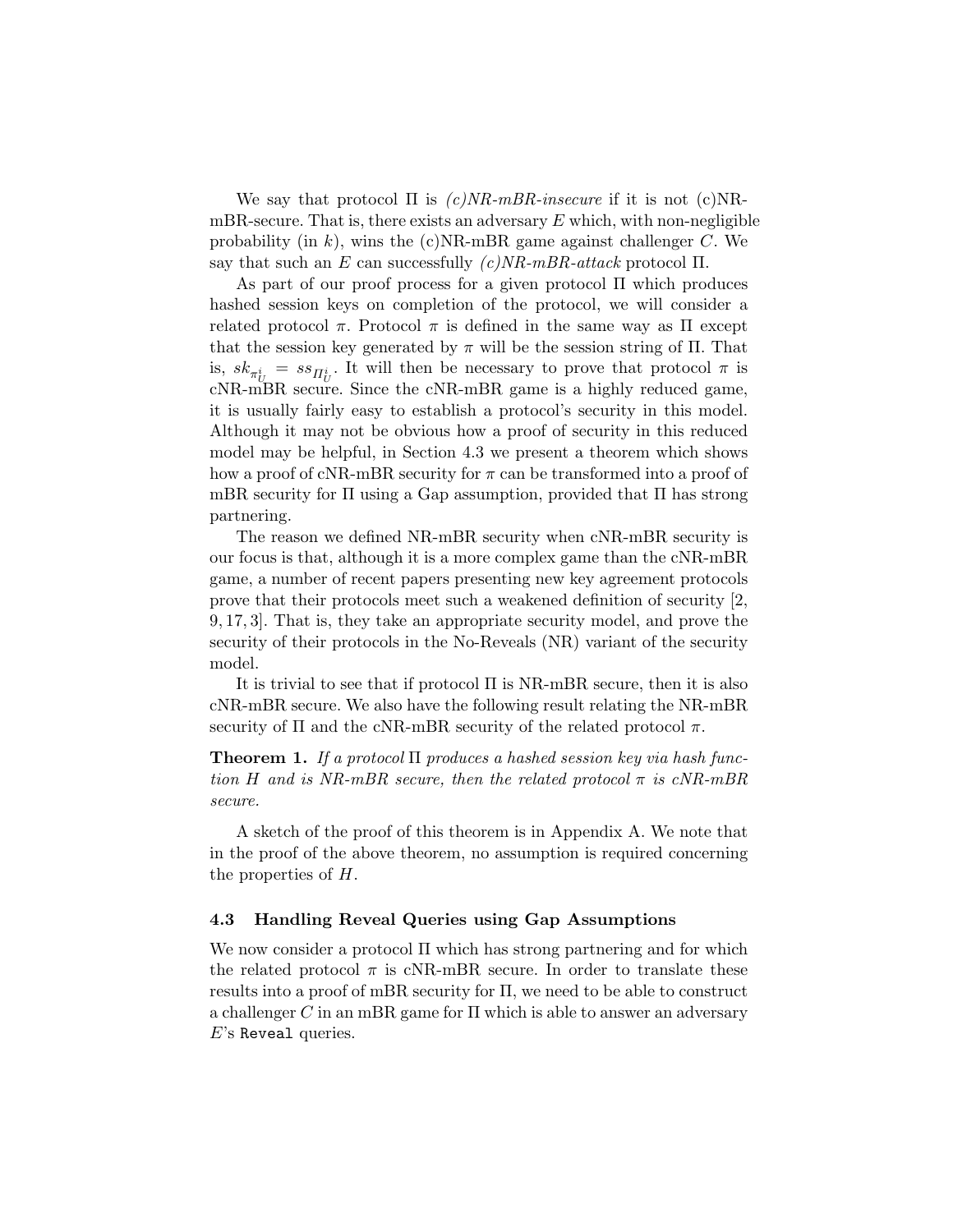At first glance, it seems that C needs to be able to compute the session key  $sk_U$  for any oracle  $\Pi_U^i$  that E may wish to reveal during the mBR game. However this is not the case if Π produces a hashed session key (via hash function  $H$ ) and if  $H$  is modelled as a random oracle. We will see below in Theorem 2 that in this case, C only needs to be able to solve the following decisional problem:

Given the transcript  $T_U^i$  of oracle  $\Pi_U^i$  in an mBR game, as well as the  $P_U$  and  $P_{U'}$  (the public keys of U and U' where  $pid_U^i = U'$ ) and s, where s is a string, decide whether  $s = ss_{\Pi_U^i}$ , where  $ss_{\Pi_U^i}$ is the session string of oracle  $\Pi_U^i$ .

We call this decisional problem the *session string decisional problem* for protocol Π.

We now present our main result.

**Theorem 2.** Suppose that key agreement protocol  $\Pi$  produces a hashed session key on completion of the protocol (via hash function H) and that Π has strong partnering. If the cNR-mBR security of the related protocol  $\pi$  is probabilistic polynomial time reducible to the hardness of the computational problem of some relation f, and the session string decisional problem for  $\Pi$  is polynomial time reducible to the decisional problem of f, then the mBR security of  $\Pi$  is probabilistic polynomial time reducible to the hardness of the Gap problem of f, assuming that H is a random oracle.

*Proof.* Since the cNR-mBR security of  $\pi$  is probabilistic polynomial time reducible (in security parameter  $k$ ) to the hardness of the computational problem of some relation  $f$ , there exists an algorithm  $A$  that, on input a problem instance of the computational problem of f and interacting with an adversary E which has non-negligible probability  $\eta$  of winning the cNR-mBR game for  $\pi$  in time  $\tau$ , is able to solve the computational problem of f with some non-negligible probability  $g(\eta)$  and in time  $h(\tau)$ , where  $q$  and  $h$  are polynomial functions.

We now define an algorithm  $B$  which, given an adversary  $D$  which has non-negligible probability  $\eta'$  of winning the mBR game for  $\Pi$  in time  $\tau'$ , is able to solve the Gap problem of  $f$  with some non-negligible probability  $g'(\eta')$  and in time  $h'(\tau')$  where g' and h' are polynomial functions. B will act as a challenger for  $D$ .  $B$  will also run algorithm  $A$  and will simulate an adversary for A. Since B attempts to solve the Gap problem of  $f, B$ will also have access to a decisional oracle for f.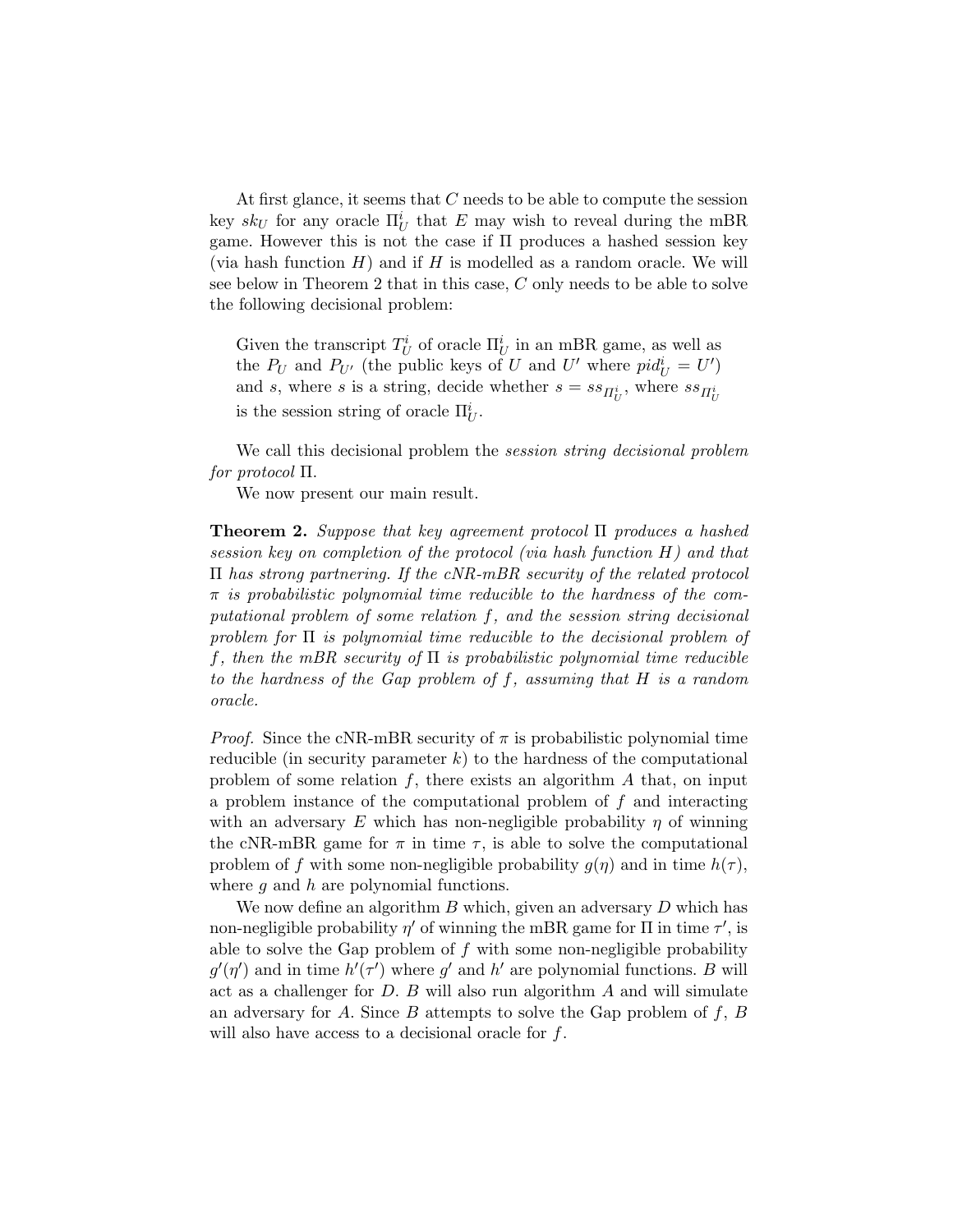Since Π has strong partnering, we know that if two oracles share the same session key, then they must be partners (with overwhelming probability). We therefore know that  $D$  will never reveal a session key sk where sk is equal to the Test oracle  $\Pi_T^i$ 's session key  $sk_{\Pi_T^i}$ . This is because D is not permitted to reveal the session key of the Test oracle or its partner (if it exists).

We also assumed that the session string decisional problem for  $\Pi$  is polynomial time reducible to the decisional problem of  $f$ . That is, there exists some algorithm  $C$  which, given a decisional oracle for  $f$ , is able to solve the session string decisional problem for  $\Pi$  in polynomial time  $\tau''$ .

B runs A on the problem instance of the computational problem of f and simulates an adversary for A. A sets up a cNR-mBR game for  $B$ and gives all the public parameters to  $B$ .  $B$  in turn passes these public parameters to adversary D. B now answers all of D's queries as follows.

B passes all  $D$ 's queries besides Reveal and H queries to A. Since, in any session, protocol  $\pi$  is identical to protocol  $\Pi$  until the session is completed and the session key is computed, these queries will all be answerable by  $A$ .  $B$  passes  $A$ 's responses back to  $D$ .

In order for  $B$  to answer  $D$ 's Reveal queries,  $B$  maintains a Guess session key list (G-List). Each element on the G-List is a tuple of the form  $(T_V^j)$  $\hat{V}_V, P_V, P_{V'}, R_V^j)$  where  $T_V^j$  $\mathcal{U}_V^j$  is the transcript of oracle  $\Pi_V^j$ ,  $P_V$  is the public key of V,  $P_{V'}$  is the public key of V' where  $pid_{\Pi_V^j} = V'$ , and  $R_V^j$  $_V^j$  is a random guess for the session key  $sk_V^j$  of oracle  $\Pi_V^j$ . Initially the G-List is empty.

In order for  $B$  to answer  $E$ 's  $H$  queries,  $B$  maintains an (initially empty) H-List containing tuples of the form  $(s_i, sk_i, str)$ . For each H query on string  $s$  that  $D$  makes,  $B$  checks whether  $s$  is on the H-List as the first component in some tuple  $(s_i, sk_i, str)$ . If it is, then B outputs  $sk_i$ . If s is not on the H-List then B uses the algorithm C to determine whether s is a valid session string for any oracle  $\Pi_V^j$  on the G-List. If  $s = ss_{\Pi_V^j}$  is the session string for some oracle  $\Pi_V^j$  on the G-List, then B outputs  $R_1^j$  $\frac{y}{V}$  and adds the tuple  $(s, R_V^j, str)$  where  $str = "V, j"$  to the H-List. Otherwise  $B$  selects a random  $sk$  from the session key space, adds the tuple  $(s, sk, str)$  (where str is the empty string  $\lambda$ ) to the H-List, and outputs sk.

When  $D$  makes a Reveal query on any oracle  $\Pi^i_U$  which has accepted, B proceeds as follows. If  $\Pi_U^i$  has an entry on the G-List of the form  $(T_U^i, P_U, P_{U'}, R_U^i)$ , B outputs the value  $R_U^i$ . Otherwise B checks whether any entry on the H-List of the form  $(s_i, sk_i, str)$  where  $str = \lambda$  has  $s_i =$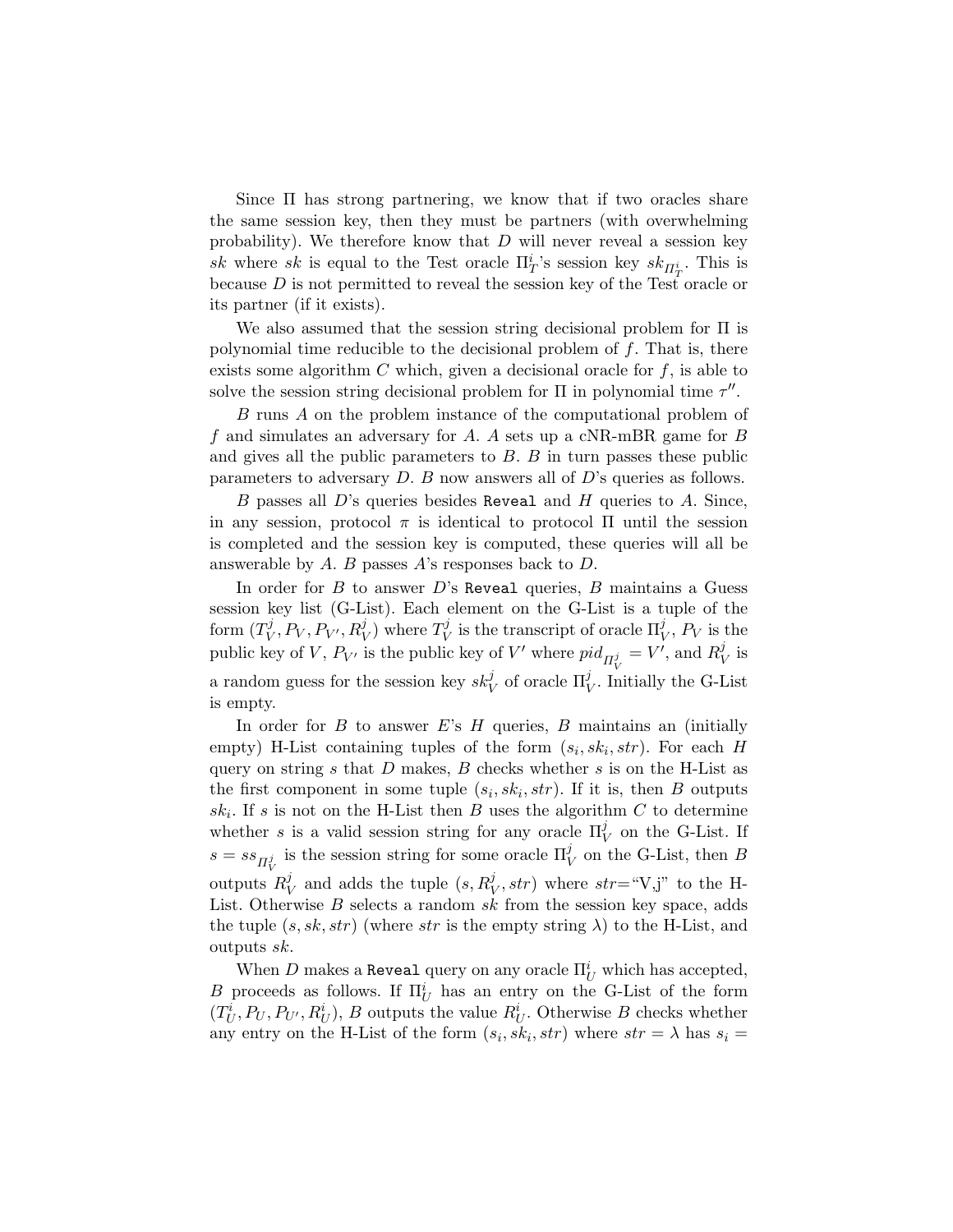$ss_{\overline{H}_{U}^{i}}$  using algorithm C. If such an entry  $(s_{i}, sk_{i}, str)$  exists, then str is set to "U,i" on the H-List and the entry  $(T_U^i, P_U, P_{U'}, R_U^i)$  is added to the G-List, where  $R_U^i = s_i$ ,  $T_U^i$  is the transcript of  $\Pi_U^i$ ,  $P_U$  is the public key of U and  $P_{U'}$  is the public key of U' where  $pid_{\Pi_U^i} = U'$ . Otherwise a random session key  $R_U^i$  is selected and the entry  $(T_U^i, P_U, P_{U'}, R_U^i)$  is added to the G-List. To answer the Reveal query,  $B$  outputs the value  $R_U^i$  in every case.

In this way,  $B$  can consistently answer  $D$ 's Reveal and  $H$  queries. At some point D selects a Test oracle  $\Pi_T^i$ . B selects a random element sk from the session key space and gives this to D.

If D does not query H on the Test oracle's session string  $ss_{\Pi_T^i}$ , then D can only win with probability  $1/S_H$  where  $S_H$  is the size of the output space of  $H$ , which we assume is negligible in security parameter  $k$ . So with overwhelming probability  $1 - 1/S_H$ , D queries H on  $ss_{\Pi_T^{i}}$ . B can detect this value by checking which of the tuples  $(s_i, sk_i, str)$  on the H-List with  $str = \lambda$  has  $s_i = ss_{\Pi^i_T}$  using algorithm C. B gives this  $s_i$  to A.

Since  $ss_{\Pi_T^i} = sk_{\pi_T^i}^{\dagger}$ , B has simulated a valid adversary E for A with non-negligible probability  $\eta = \eta' \cdot (1 - 1/S_H)$  and in polynomial time  $\tau = \tau' + \tau'' \cdot N_H \cdot (N_R + 1)$ , where  $N_H$  and  $N_R$  are the number of H and Reveal queries that  $D$  makes respectively. So  $A$  outputs the solution to the instance of the computational problem of  $f$  with non-negligible probability  $g(\eta)$  and in time  $h(\tau)$ .

Therefore  $B$  solves the Gap problem of  $f$  with non-negligible probability  $q(\eta)$  and in time  $h(\tau)$ .

 $\Box$ 

## 4.4 Different Security Models

Analogous results to Theorem 2 can be obtained for the security models of [6–9, 15].

For each of these models, an equivalent definition of strong partnering can be made. In the models of [7–9] partnering is defined via the concept of matching conversations, so strong partnering would be defined in this context as well.

For each of these models, NR and cNR versions can be defined in the same way as for our mBR model. The definition of the related protocol  $\pi$  is independent of the model used.

It is then possible to prove analogous versions of Theorem 2 for these models. These in turn illustrate how proofs in these models can be constructed in a modular way.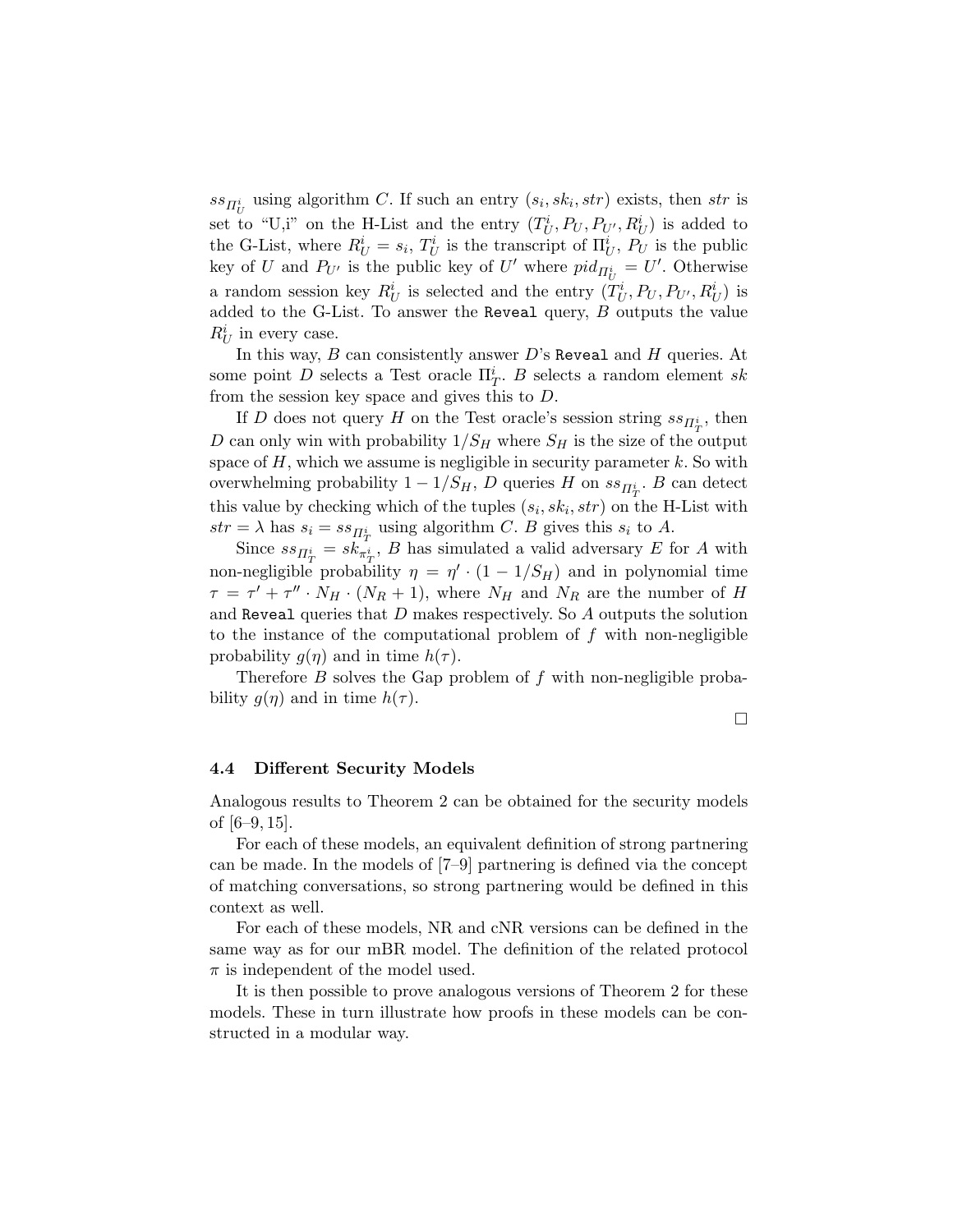We notice that analogous versions of Theorem 1 for alternative security models are also easy to formulate and prove.

Further details will be provided in the full paper.

# 5 Applying the Technique to Existing Protocols

We are now able to apply our results to key agreement protocols in the literature. We find numerous protocols  $[2, 3, 9, 17]$  which use a hash function to derive a session key and which have proofs of security reducing to some computational assumption but only in the NR version of the security model used<sup>1</sup>. For each such protocol  $\Pi$ , full proofs of security in the relevant model can be obtained as follows.

- 1. It must be shown that the protocol Π has strong partnering. If Π does not have strong partnering, this can be achieved by modifying the protocol to include the appropriate partnering information (for the security model used) in the session string. It should be checked that such modifications do not affect the existing proof of security.
- 2. The appropriate version of Theorem 1 can now be applied to Π to guarantee that the related protocol  $\pi$  is secure in the cNR version of the security model used.
- 3. It must be shown that the appropriate decisional oracle can be used to solve the session string decisional problem of Π. In general this is a trivial reduction.
- 4. The appropriate version of Theorem 2 may now be used to obtain a complete security proof for  $\Pi$  in the full version of the security model used.

For example, the proof of security for Protocol 3 of [9] can be completed in the manner described above, although the protocol does require some modifications to achieve strong partnering. A suitably modified version of this protocol is in fact presented in [21] together with a proof of security. Interestingly, Protocol 3 of [9] and the modified version in [21] are vulnerable to a key compromise impersonation attack. However this does not affect the proof of security since the model of [9] does not capture security against these attacks.

 $1 \text{ A proof for the protocol of } [17]$  appearing in [10] allows the adversary to make some but not all Reveal queries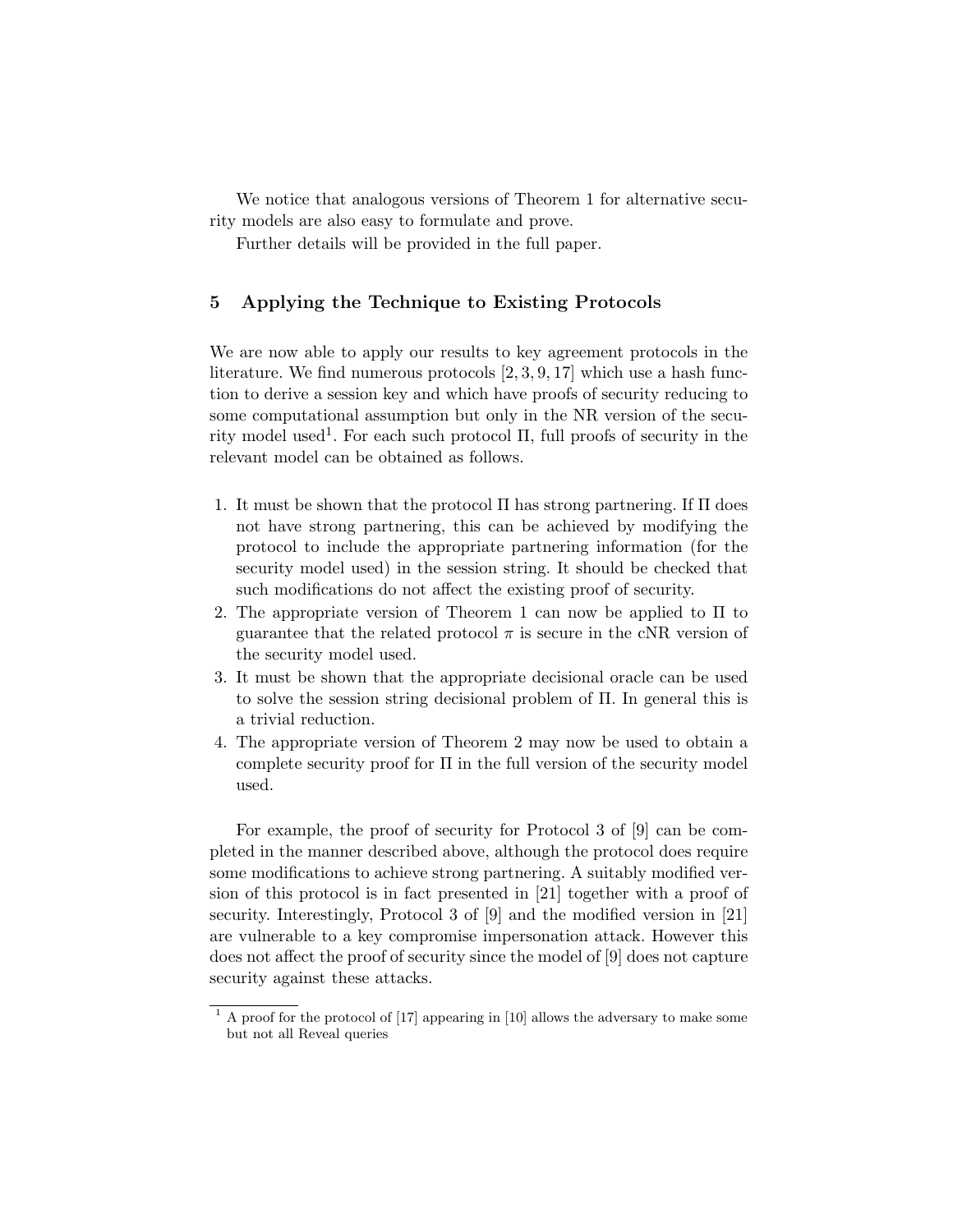#### 5.1 A Concrete Example

We now consider Protocol 4 in [9], which was conjectured to be secure in [9] but has never been proven secure. We modify the protocol slightly to guarantee strong partnering and then prove this protocol secure in our mBR model. It is possible to prove the unmodified protocol secure in the model of [9] using the method described above, but the proof of strong partnering is more complicated.

We now present our modified version of Protocol 4 of [9].

#### Protocol 1

The *Setup* algorithm generates primes p and q where  $q|p-1$ . It then chooses G to be a multiplicative subgroup of  $\mathbb{Z}_p^*$ , where G has order q, and element  $g \in G$  generates G. It also sets the session ID space  $S = G<sup>4</sup>$ and selects a hash function  $H: G^2 \times S \to \{0,1\}^k$ . Each participant I selects a private key  $x_I$  randomly from  $Z_q$  and sets their public key to be  $X_I = g^{x_I} \bmod p.$ 

Suppose that A and B are participants with public keys  $X_A = g^{x_A} \mod$ p and  $X_B = g^{x_B}$  mod p respectively. A and B run the protocol as follows:

A, as initiator will receive some input  $(X_B, initiator)$  and initiates session  $\Pi_A^i$ , setting  $pid_A = X_B$  and  $role_A = initiator$ .

A randomly picks a value  $a \in \mathbb{Z}_q$ , computes  $T_A = g^a$  mod p and sends the following to  $B$ :

$$
A \to B : T_A, X_A, X_B.
$$

On receipt of the message from A, B initiates session  $\Pi_B^j$  with  $pid_B =$  $X_A$  and  $role_B = responder.$  B randomly picks a value  $b \in \mathbb{Z}_q$  and computes  $T_B = g^b \mod p$ . B then sends the following to A:

$$
B \to A: T_B, T_A, X_B, X_A.
$$

B computes  $sid_B = X_A, X_B, T_A, T_B$  and  $K_B = H(T_A^{x_B} \text{ mod } p, X_A^b \text{ mod } p)$  $p, sid_B$ ) and accepts with session key  $sk_B = K_B$ .

On receipt of the message from B, A computes  $sid_A = X_A, X_B, T_A, T_B$ and  $K_A = H(X_B^a \text{ mod } p, T_B^{x_A} \text{ mod } p, sid_A)$  and accepts with session key  $sk_A = K_A$ .

If the protocol completes correctly, it is easy to see that  $K_A = K_B$ .

The modified version of Protocol 1 in which the session key is equal to the session string of Protocol 1 is denoted by Protocol 1'.

**Theorem 3.** The  $cNR\text{-}mBR$  security of Protocol 1' is probabilistic polynomial time reducible to the hardness of the CDH problem in G.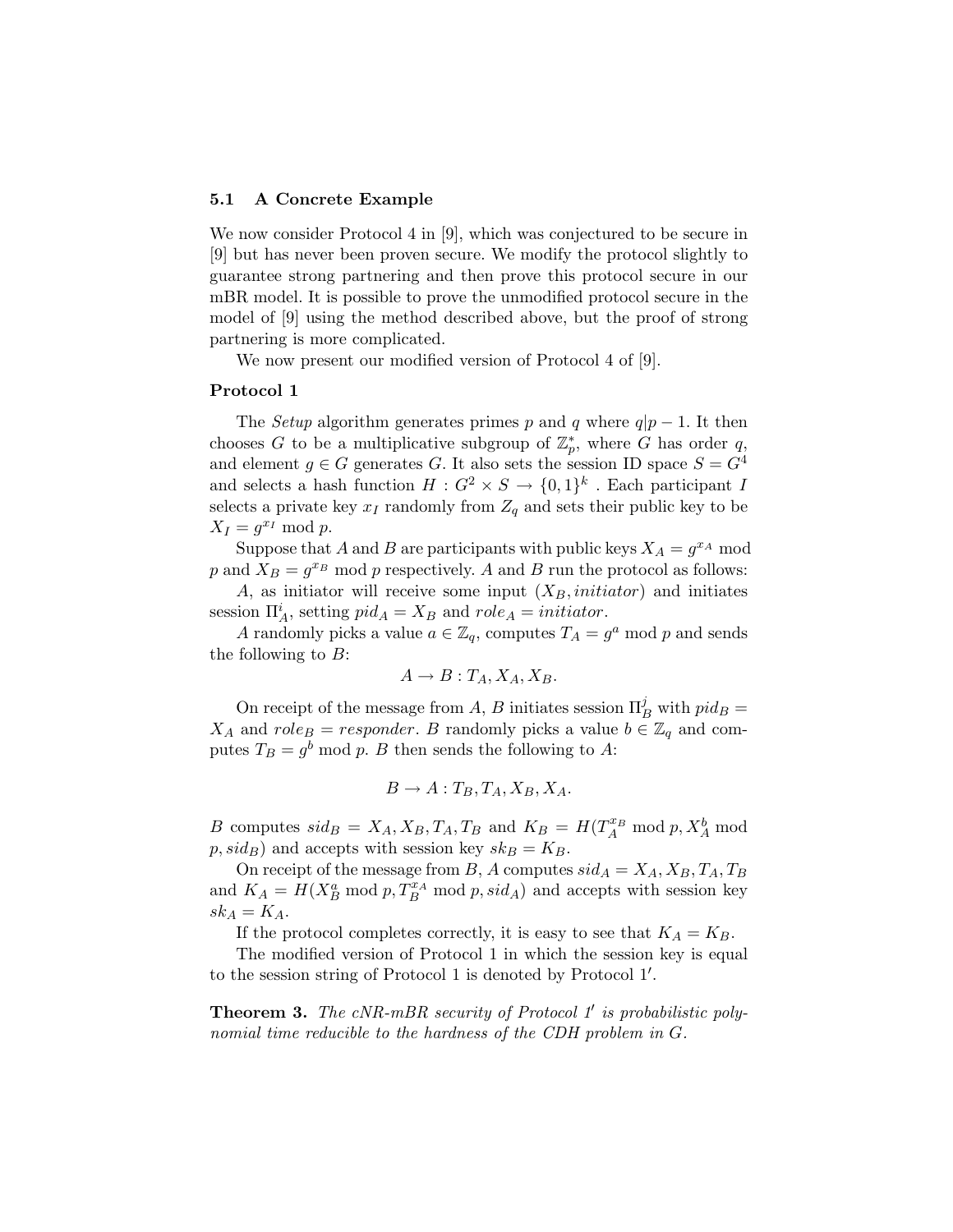This is proved in Appendix A. It is interesting to note how short the proof of this theorem is; this is due to the simplicity of the cNR-mBR model.

We note that a common error when proving that a protocol Π is mBRsecure (or even NR-mBR or cNR-mBR secure) is to make the assumption that the Test oracle  $\Pi_U^i$  has a partner, and that the input to  $\Pi_U^i$  comes from this partner. In fact the challenger has no control over the input to  $\Pi_U^i$  since the adversary controls all communications between oracles. This error can be seen in papers such as [4, 18] where proofs of security were attempted in the full security model. Their corrected versions [3, 17] provide proofs in the NR versions of the original models.

Theorem 4. Protocol 1 has strong partnering in the random oracle model.

The simple proof of this theorem is left to the reader.

Corollary 1. Protocol 1 is secure in the random oracle model assuming the hardness of the Gap Diffie-Hellman problem.

Proof. This result comes immediately from Theorems 2, 3 and 4 and the observation that a decisional Diffie-Hellman oracle can be used to solve the session string decisional problem for Protocol 1. Therefore the session string decisional problem for Protocol 1 is reducible to the decisional Diffie-Hellman problem (in constant time).

We note that Protocol 1 can easily be extended to have perfect forward security by including the value  $T_A^b \mod p$  into the computation of the hash function  $H$ . This extended Protocol 1 can then be proven secure in an extended mBR model which models perfect forward secrecy.

The protocol of [27], after slight modifications to ensure strong partnering, can also be proven secure in the random oracle model in a similar way to our Protocol 1.

# 6 Special Gap Groups

The Gap assumptions may not be acceptable to all, since in developing security proofs, one must assume the use of an oracle which is not known to exist: a decisional oracle. For instance, for Protocol 1, the proof of security ultimately requires an oracle which solves DDH in the group  $G$ . This is thought to be a hard problem, so there is no known method of constructing such an efficient oracle.

However there do exist groups in which the computational problem is thought to be hard but where the decisional problem is known to be easy.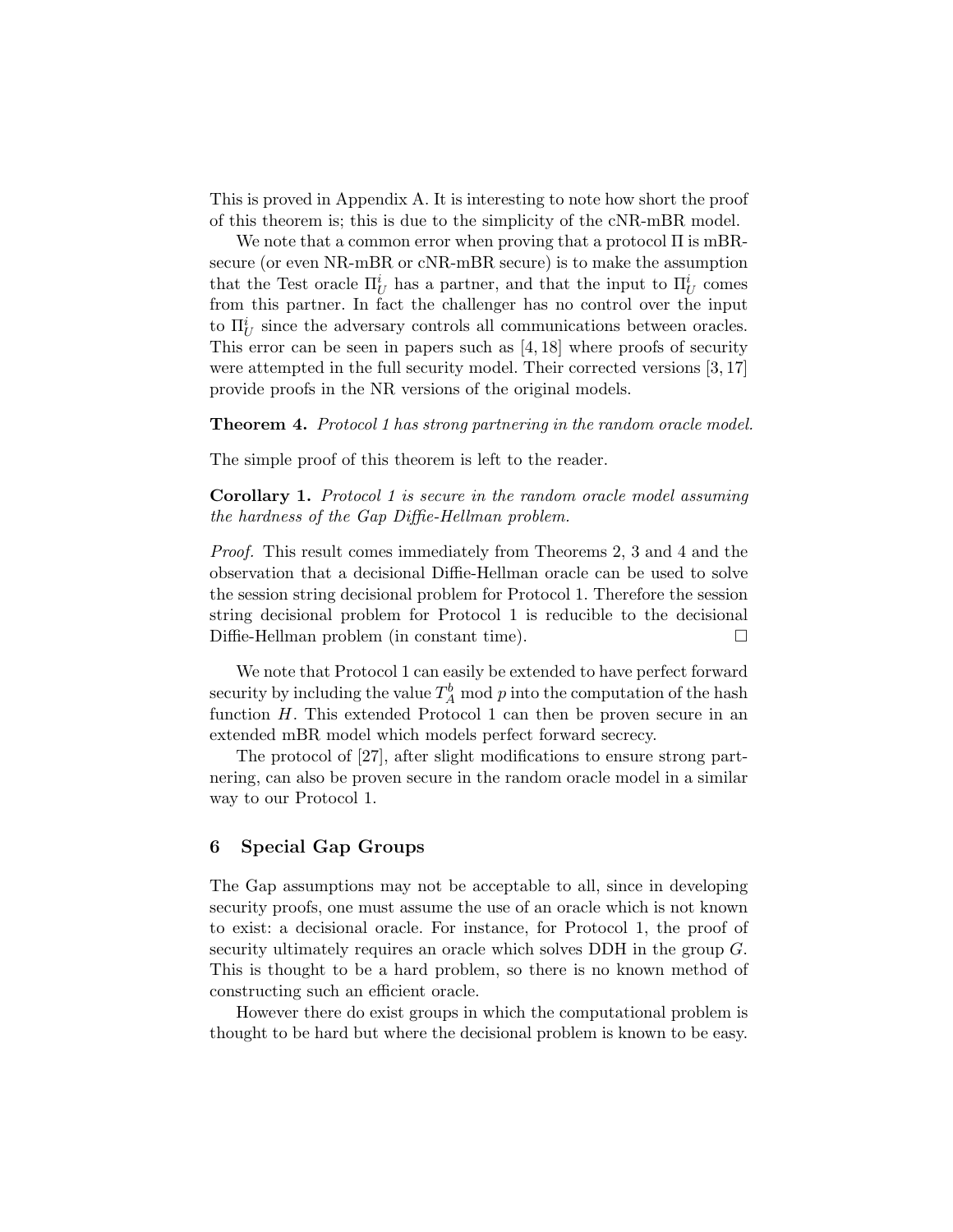For instance, groups of points on an elliptic curve on which an efficient bilinear map (or pairing operation) is defined. In such groups, the pairing operation can be used to construct an efficient DDH oracle, and the Gap problem is in fact equivalent to the computational problem. Therefore if Protocol 1 had been defined over such a group, then its security would in fact reduce to the CDH problem.

# 7 Conclusions

We have presented a modular technique that makes use of Gap assumptions for simplifying proofs of security for key agreement protocols which are not built using the modular approach of [5]. Protocols of this type have traditionally been notoriously hard to prove secure, and we have indicated how the proofs of security of many such protocols in the literature may be constructed or completed using our technique. Our technique works not only with the model presented in this paper, but also with the models of [7–9, 15].

We considered in detail a long-standing protocol presented in [9] which previously lacked a proof of security. We then provided a full proof of security for a slightly modified version of this protocol using the techniques introduced in this paper. We also indicated how full proofs of security for protocols in [2, 3, 9, 17, 27] may be constructed using our techniques.

# References

- 1. M. Abdalla, O. Chevassut, and D. Pointcheval. One-time verifier-based encrypted key exchange. In S. Vaudenay, editor, Public Key Cryptography - PKC 2005, volume 3386 of LNCS, pages 47–64. Springer-Verlag, 2005.
- 2. S.S. Al-Riyami and K.G. Paterson. Authenticated three party key agreement protocols from pairings. In K.G. Paterson, editor, Proceedings of 9th IMA International Conference on Cryptography and Coding, volume 2898 of Lecture Notes in Computer Science, pages 332–359. Springer-Verlag, 2003.
- 3. P.S.L.M. Barreto and N. McCullagh. A new two-party identity-based authenticated key agreement. Cryptology ePrint Archive, Report 2004/122, 2005. http://eprint.iacr.org/.
- 4. P.S.L.M. Barreto and N. McCullagh. A new two-party identity-based authenticated key agreement. In Topics in Cryptology – CT-RSA'2005, volume 3376 of Lecture Notes in Computer Science, pages 262–274. Springer-Verlag, 2005.
- 5. M. Bellare, R. Canetti, and H. Krawczyk. A modular approach to the design and analysis of authentication and key exchange protocols. In Proceedings of the 30th Annual Symposium on the Theory of Computing, pages 419–428. ACM, 1998.
- 6. M. Bellare, D. Pointcheval, and P. Rogaway. Authenticated key exchange secure against dictionary attacks. In B. Preneel, editor, Advances in Cryptology – EURO-CRYPT 2000, volume 1807 of Lecture Notes in Computer Science, pages 139–155. Springer-Verlag, 2000.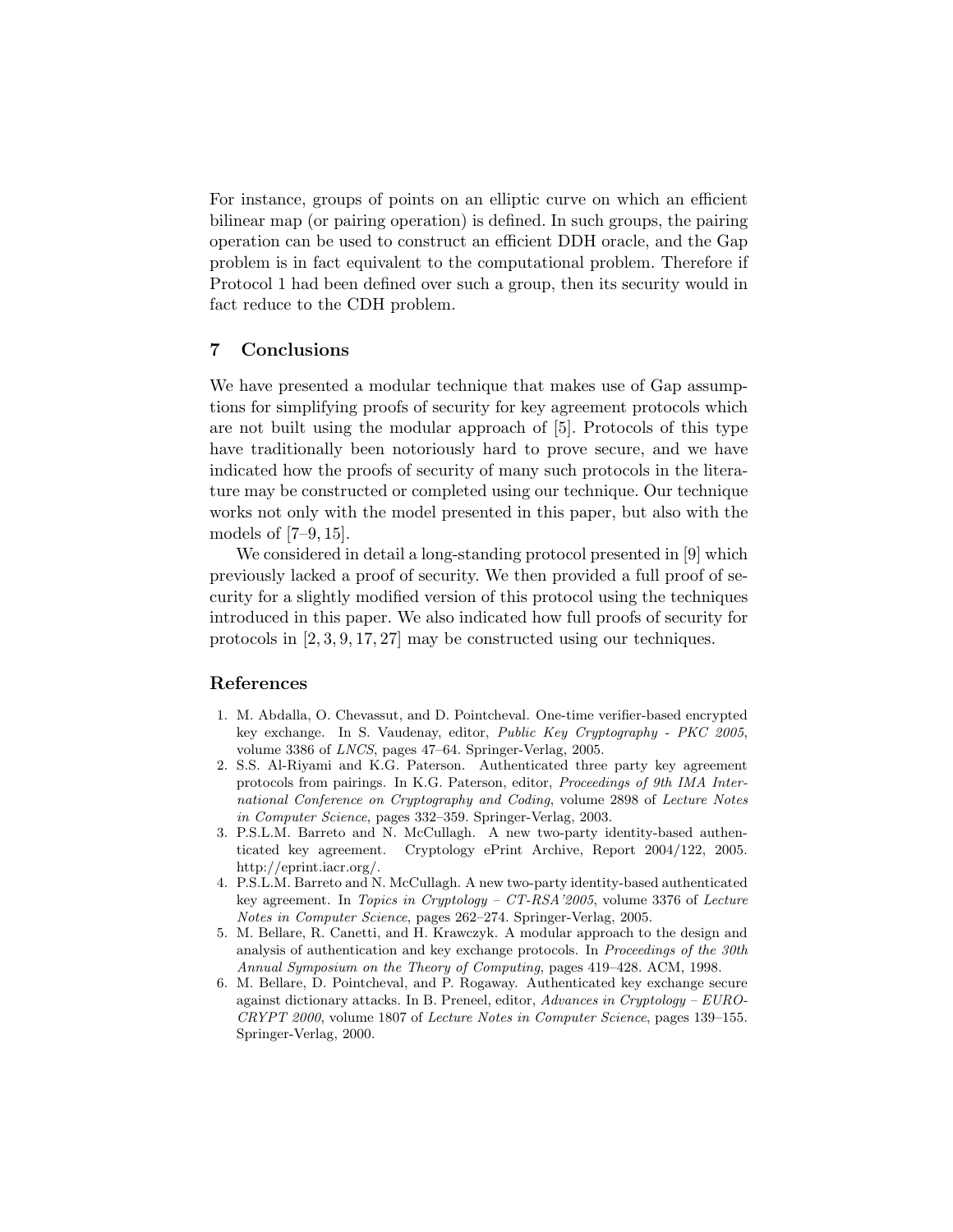- 7. M. Bellare and P. Rogaway. Entity authentication and key distribution. In Advances in Cryptology - CRYPTO '93, volume 773 of LNCS, pages 232–249. Springer-Verlag, 1994.
- 8. M. Bellare and P. Rogaway. Provably secure session key distribution: The three party case. In Proceedings of the 27th Annual ACM Symposium on Theory of Computing STOC, pages 57–66. ACM, 1995.
- 9. S. Blake-Wilson, D. Johnson, and A. Menezes. Key agreement protocols and their security analysis. In *Cryptography and Coding*, volume 1355 of *LNCS*, pages 30-45. Springer-Verlag, 1997.
- 10. C. Boyd, K.-K.R. Choo, and Y. Hitchcock. On session key construction in provablysecure key establishment protocols. In Proceedings of International Conference on Cryptology in Malaysia - Mycrypt 2005, volume 3715 of LNCS, page 116131. Springer-Verlag, 2005. http://eprint.iacr.org/2005/206.
- 11. C. Boyd, W. Mao, and K. Paterson. Key agreement using statically keyed authenticators. In Applied Cryptography and Network Security: Second International Conference, ACNS 2004, volume 3089 of Lecture Notes in Computer Science, pages 388–401. Springer-Verlag, 2004.
- 12. C. Boyd, J.M. González Nieto, and Y. Hitchcock. Tripartite key exchange in the Canetti-Krawczyk proof model. In Proceedings of 5th International Conference on Cryptology in India INDOCRYPT 2004, volume 3348 of Lecture Notes in Computer Science, pages 388–401. Springer-Verlag, 2004.
- 13. C. Boyd, J.M. González Nieto, Y. Hitchcock, P. Montague, and Y.S.T. Tin. A password-based authenticator: Security proof and applications. In Proceedings of 4th International Conference on Cryptology in India INDOCRYPT 2003, volume 2904 of Lecture Notes in Computer Science, pages 388–401. Springer-Verlag, 2003.
- 14. C. Boyd, J.M. González Nieto, and Y.S.T. Tin. Provably secure mobile key exchange: Applying the Canetti-Krawczyk approach. In Information Security and Privacy, 8th Australasian Conference, ACISP 2003, volume 2727 of Lecture Notes in Computer Science, pages 166–179. Springer-Verlag, 2003.
- 15. R. Canetti and H. Krawczyk. Analysis of key-exchange protocols and their use for building secure channels. In B. Pfitzmann, editor, Advances in Cryptology – EUROCRYPT 2001, volume 2045 of LNCS, pages 453–474. Springer-Verlag, 2001.
- 16. R. Canetti and H. Krawczyk. Universally composable notions of key exchange and secure channels. In L.R. Knudsen, editor, Advances in Cryptology – EUROCRYPT 2002, volume 2332 of Lecture Notes in Computer Science, pages 337–351. Springer-Verlag, 2002.
- 17. L. Chen and C. Kudla. Identity based authenticated key agreement from pairings. Cryptology ePrint Archive, Report 2002/184, 2002. http://eprint.iacr.org/.
- 18. L. Chen and C. Kudla. Identity based authenticated key agreement from pairings. In IEEE Computer Security Foundations Workshop – CSFW-16 2003, pages 219– 233. IEEE Computer Society Press, 2003.
- 19. W. Diffie, P. C. van Oorschot, and M. J. Weiner. Authentication and authenticated key exchange. Designs, Codes and Cryptography, 2:107–125, 1992.
- 20. M. Jakobsson and D. Pointcheval. Mutual authentication and key exchange protocol for low power devices. In Financial Cryptography, 5th International Conference, FC 2001, volume 2339 of Lecture Notes in Computer Science, page 178195. Springer-Verlag, 2002.
- 21. I.R. Jeong, J. Katz, and D.H. Lee. One-round protocols for two-party authenticated key exchange. In Applied Cryptography and Network Security: the Second International Conference, ACNS 2004, volume 3089 of Lecture Notes in Computer Science, pages  $220 - 232$ . Springer-Verlag, 2004.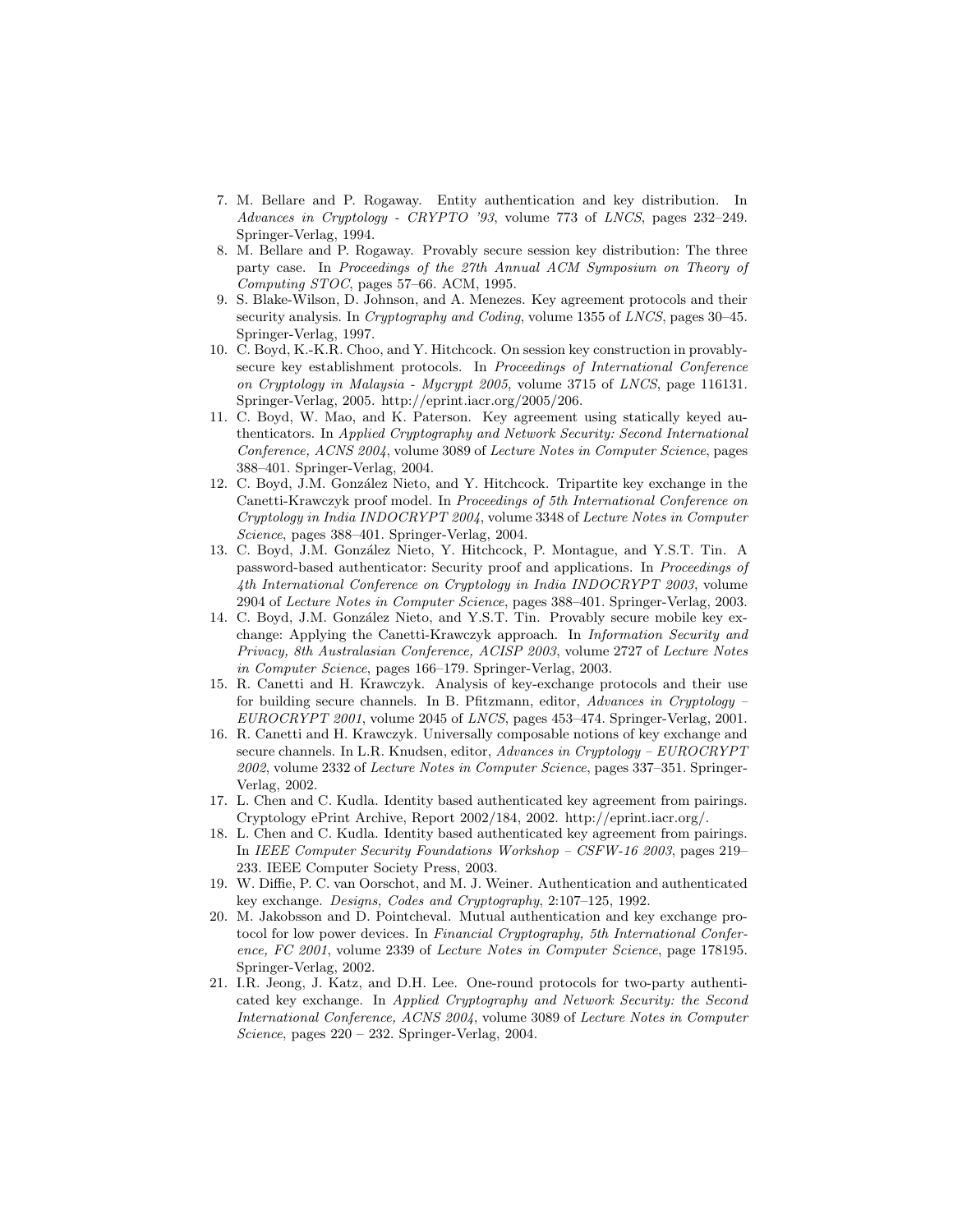- 22. J. Katz and M. Yung. Scalable protocols for authenticated group key exchange. In D. Boneh, editor, Advances in Cryptology – CRYPTO 2003, volume 2729 of LNCS, pages 110–125. Springer-Verlag, 2003.
- 23. L. Law, A. Menezes, M. Qu, J. Solinas, and S.A. Vanstone. An efficient protocol for authenticated key agreement. Designs, Codes and Cryptography, 28(2):119–134, 2003.
- 24. T. Matsumoto, Y. Takashima, and H. Imai. On seeking smart public-keydistribution systems. Electronics Letters, E69(2):99–106, 1986.
- 25. T. Okamoto and D. Pointcheval. The gap-problems: A new class of problems for the security of cryptographic schemes. In K. Kim, editor, Public Key Cryptography  $-$  PKC 2001, volume 1992 of LNCS, pages 104-118. Springer-Verlag, 2001.
- 26. V. Shoup. On formal models for secure key exchange. IBM Technical Report RZ 3120, 1999. http://shoup.net/papers.
- 27. N.P. Smart. An identity based authenticated key agreement protocol based on the Weil pairing. Electronics Letters, 38(13):630–632, 2002.

# Appendix A

Proof of Theorem 1. We provide a sketch of the proof of this theorem. The details are left to the reader. We show that if there exists an adversary E that can cNR-mBR attack  $\pi$ , then we can build an adversary A that can NR-mBR attack Π.

Suppose that an adversary  $E$  wins the cNR-mBR game for protocol  $\pi$  with non-negligible probability  $\eta$ . Suppose also that A runs an NRmBR game with challenger  $C$ . A in turn acts as a challenger for  $E$  in a cNR-mBR game. A passes E's queries to  $C$  and returns  $C$ 's outputs to E. Finally E will output the session key  $sk_{\pi_U^i}$  of some fresh oracle  $\pi_U^i$ . Recall however that  $sk_{\pi_U^i} = ss_{\Pi_U^i}$ .

A then chooses  $\Pi_U^i$  as the Test oracle and receives a challenge key sk. If  $sk = H(sk_{\pi_U^i})$  then A outputs 1, otherwise it outputs 0. A wins the NR-mBR game with probability  $\eta$ .

*Proof of Theorem 3.* We assume that for security parameter k there exists an adversary  $E$  for Protocol 1' who can win the cNR-mBR game with advantage  $\eta$  which is non-negligible in k and in polynomial time  $\tau$  of k. Suppose that the number of participants is  $n<sub>P</sub>$  and the number of sessions each participant may be involved in is  $n<sub>S</sub>$ , where  $n<sub>P</sub>$  and  $n<sub>S</sub>$  are polynomial functions of k.

We now construct from  $E$  algorithm  $F$  which solves the CDH problem in G with non-negligible probability. That is, given as input elements  $g^x, g^y \in G$ , F's task is to compute and output the value  $g^{xy}$  mod p.

 $F$  simulates a challenger in a cNR-mBR game with  $E$ .  $F$  sets up the game with the group G and generator  $g \in G$ . F generates a set of